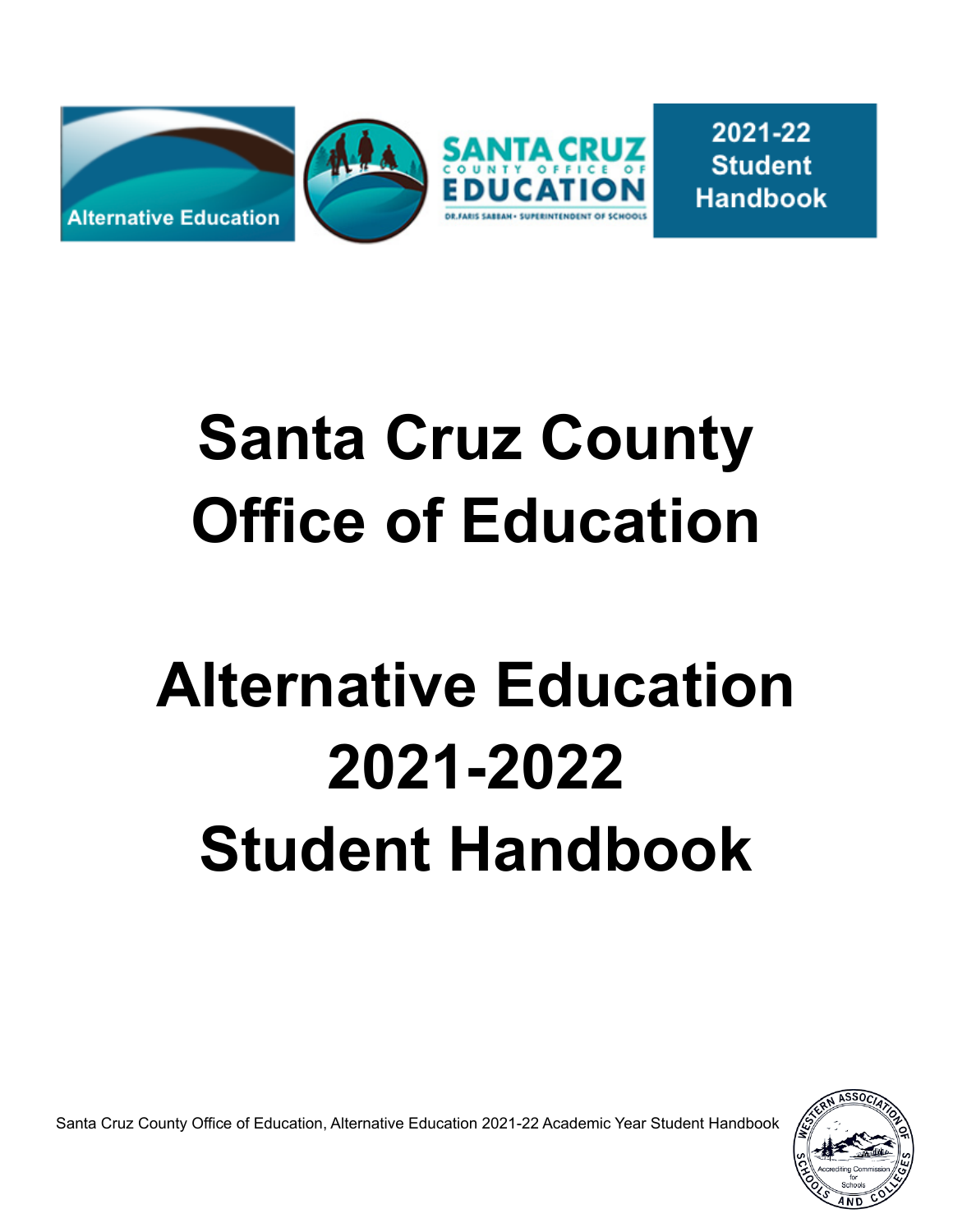

# **Table Of Contents**

| <b>Our Mission</b>                                                                                                                                                                                                                                                                                                                                 | 4                                                        |  |  |  |  |
|----------------------------------------------------------------------------------------------------------------------------------------------------------------------------------------------------------------------------------------------------------------------------------------------------------------------------------------------------|----------------------------------------------------------|--|--|--|--|
| <b>Our Vision</b>                                                                                                                                                                                                                                                                                                                                  | 4                                                        |  |  |  |  |
| <b>School-wide Goals (SWGs)</b>                                                                                                                                                                                                                                                                                                                    |                                                          |  |  |  |  |
| <b>Alternative Education Academic Calendar</b>                                                                                                                                                                                                                                                                                                     |                                                          |  |  |  |  |
| <b>Important Calendar Dates</b>                                                                                                                                                                                                                                                                                                                    | 7                                                        |  |  |  |  |
| <b>Admission And Enrollment</b>                                                                                                                                                                                                                                                                                                                    | 7                                                        |  |  |  |  |
| <b>Alternative Education Schools</b><br><b>North County Schools</b><br>South County Schools                                                                                                                                                                                                                                                        |                                                          |  |  |  |  |
| <b>Attendance</b>                                                                                                                                                                                                                                                                                                                                  | 12                                                       |  |  |  |  |
| <b>School Attendance Review Board (SARB)</b>                                                                                                                                                                                                                                                                                                       | 13                                                       |  |  |  |  |
| <b>Curriculum and Instruction</b><br><b>Courses and Curriculum</b><br><b>Graduation Requirements</b><br><b>Graduation Requirements for Early Graduation</b>                                                                                                                                                                                        | 14<br>14<br>16<br>16                                     |  |  |  |  |
| <b>Assessment</b><br><b>Statewide Testing Notification</b>                                                                                                                                                                                                                                                                                         | 16<br>17                                                 |  |  |  |  |
| <b>Comprehensive Sexual Health Education And HIV/AIDS Prevention Education</b>                                                                                                                                                                                                                                                                     | 18                                                       |  |  |  |  |
| <b>Know Your Educational Rights</b>                                                                                                                                                                                                                                                                                                                | 19                                                       |  |  |  |  |
| <b>Alternative Education Placement Agreement</b>                                                                                                                                                                                                                                                                                                   | 21                                                       |  |  |  |  |
| <b>Student Code of Conduct</b><br><b>Academic Integrity Policy</b><br><b>Dress Code Policy</b><br><b>COVID-19 Safety Protocols</b><br>Cellular Telephones Or Use Of Any Other Electronic Signaling Device<br><b>ChromeBook Safety</b><br>Student Internet Acceptable Use<br>Student Success Team (SST)<br>Transportation<br><b>Campus Visitors</b> | 22<br>23<br>24<br>24<br>24<br>25<br>25<br>25<br>25<br>25 |  |  |  |  |
|                                                                                                                                                                                                                                                                                                                                                    |                                                          |  |  |  |  |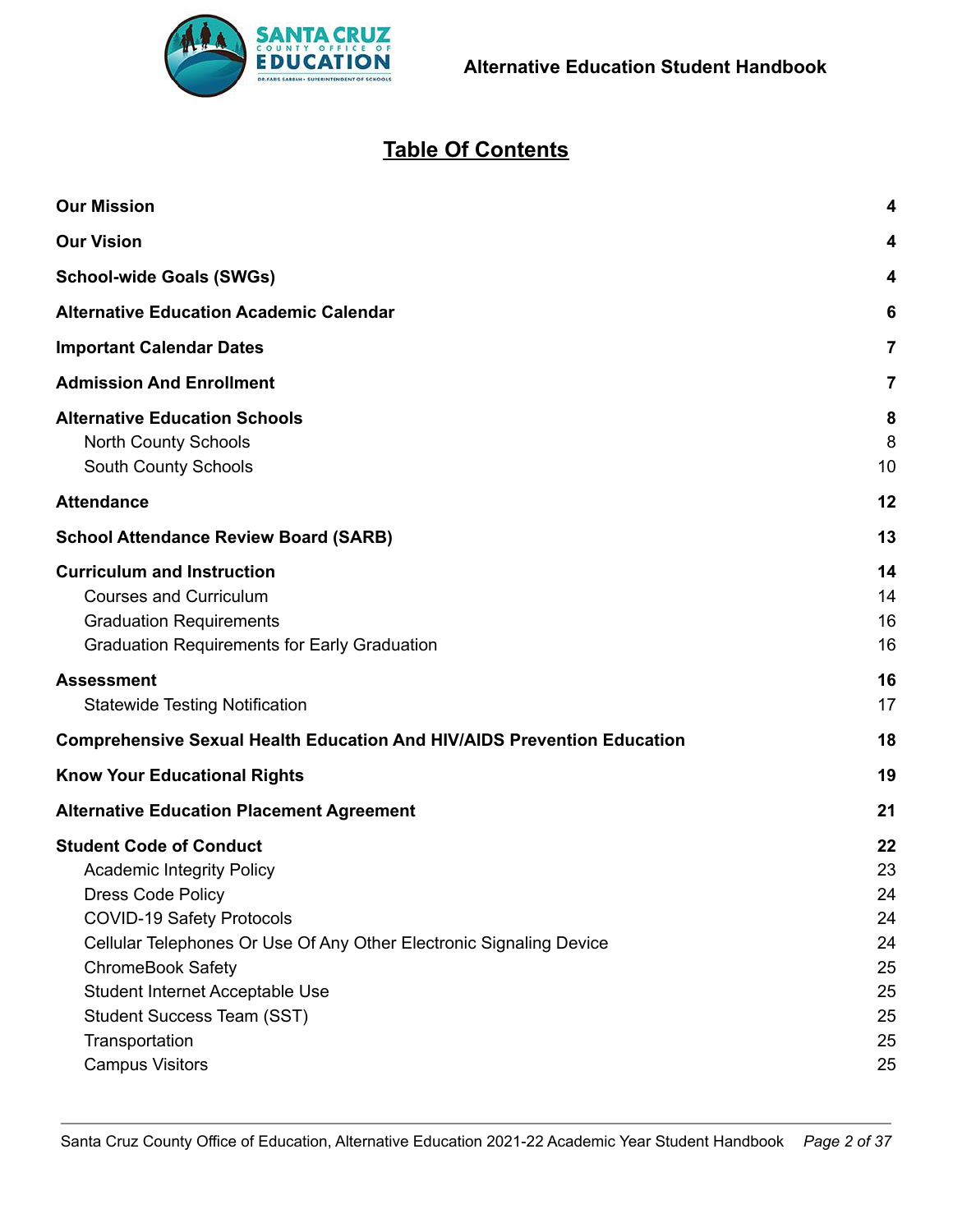

# **Alternative Education Student Handbook**

| Smoking/Drugs/Alcohol/Weapons | 25 |
|-------------------------------|----|
| Appendix                      | 26 |
| Chromebook Safety Agreement   | 26 |
| Internet Use Agreement        | 28 |
|                               |    |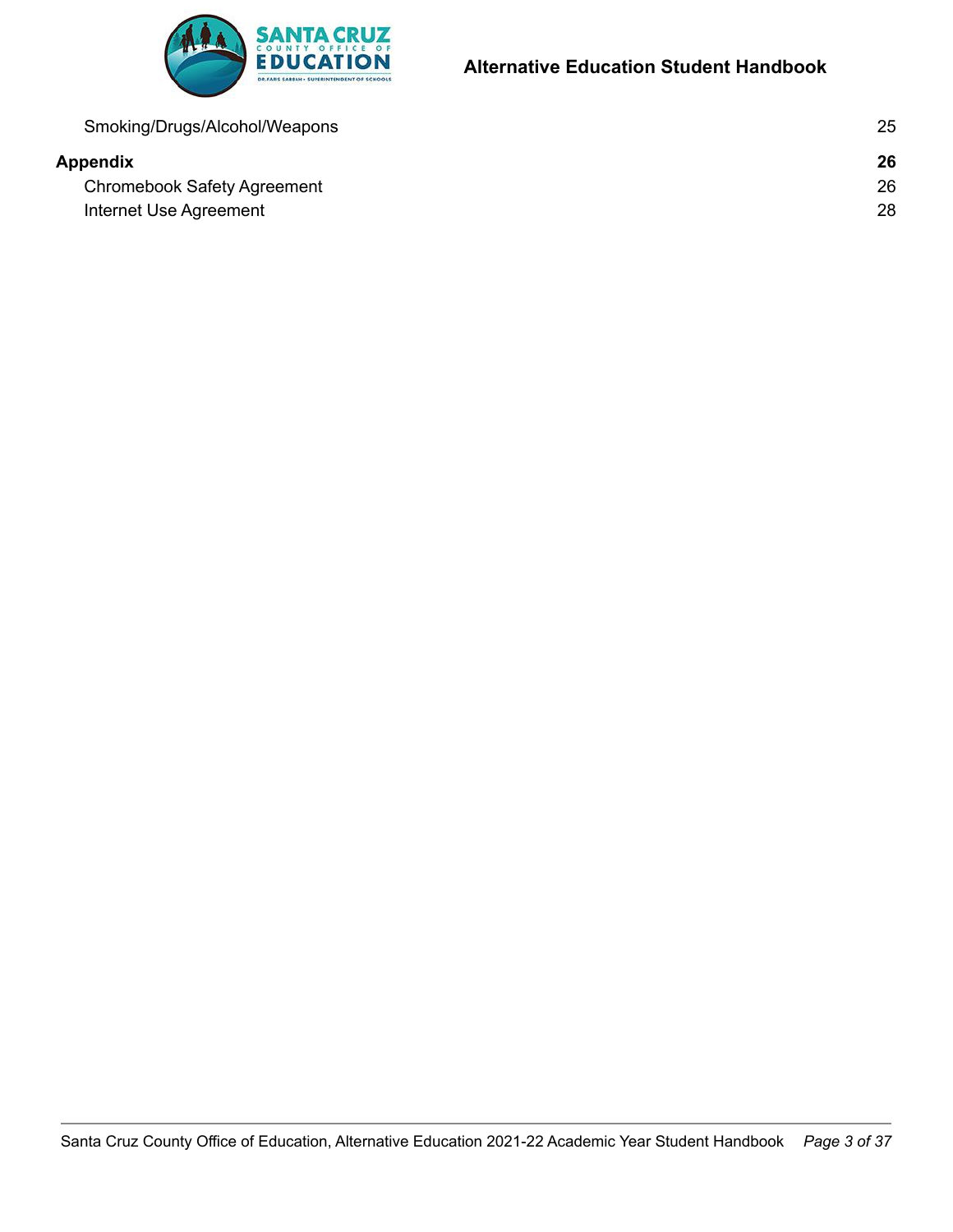

# **Welcome to Alternative Education with the Santa Cruz County Office of Education!**

# <span id="page-3-0"></span>*Our Mission*

Our mission is to provide a safe, supportive learning environment that empowers students to achieve academic, social, and vocational excellence.

# <span id="page-3-1"></span>*Our Vision*

We believe that the educational success of our students is dependent upon quality academic and effective programs, which are supported by a healthy organization, our students' families, and effective community partnerships. Our programs are student-centered and adaptive to meet individual needs. We value personal and professional development. Staff works collaboratively to facilitate learning and change.

#### *We believe:*

- All students can learn.
- All students can grow socially and emotionally to become productive citizens.
- Each student should be given the opportunity to fully develop his/her potential.
- There is a need to facilitate learning by drawing on individual strengths and learning styles.
- Structured educational environments and programs help our students to learn.
- Each student has a right to a physically and emotionally safe environment that is conducive to learning.
- There is strength in diversity.
- Collaborative relationships are essential in delivering quality services and effective programs to our students.
- We are accountable through evaluation of students and programs.

# <span id="page-3-2"></span>*School-wide Goals (SWGs)*

Alternative Education will prepare students to be:

#### *Literate*

Literate students…

- Think critically and problem solve
- Demonstrate growth in multiple academic disciplines
- Communicate and receive ideas effectively through reading, writing, listening, speaking and visual representations
- Value life-long learning
- Apply 21st century technological competencies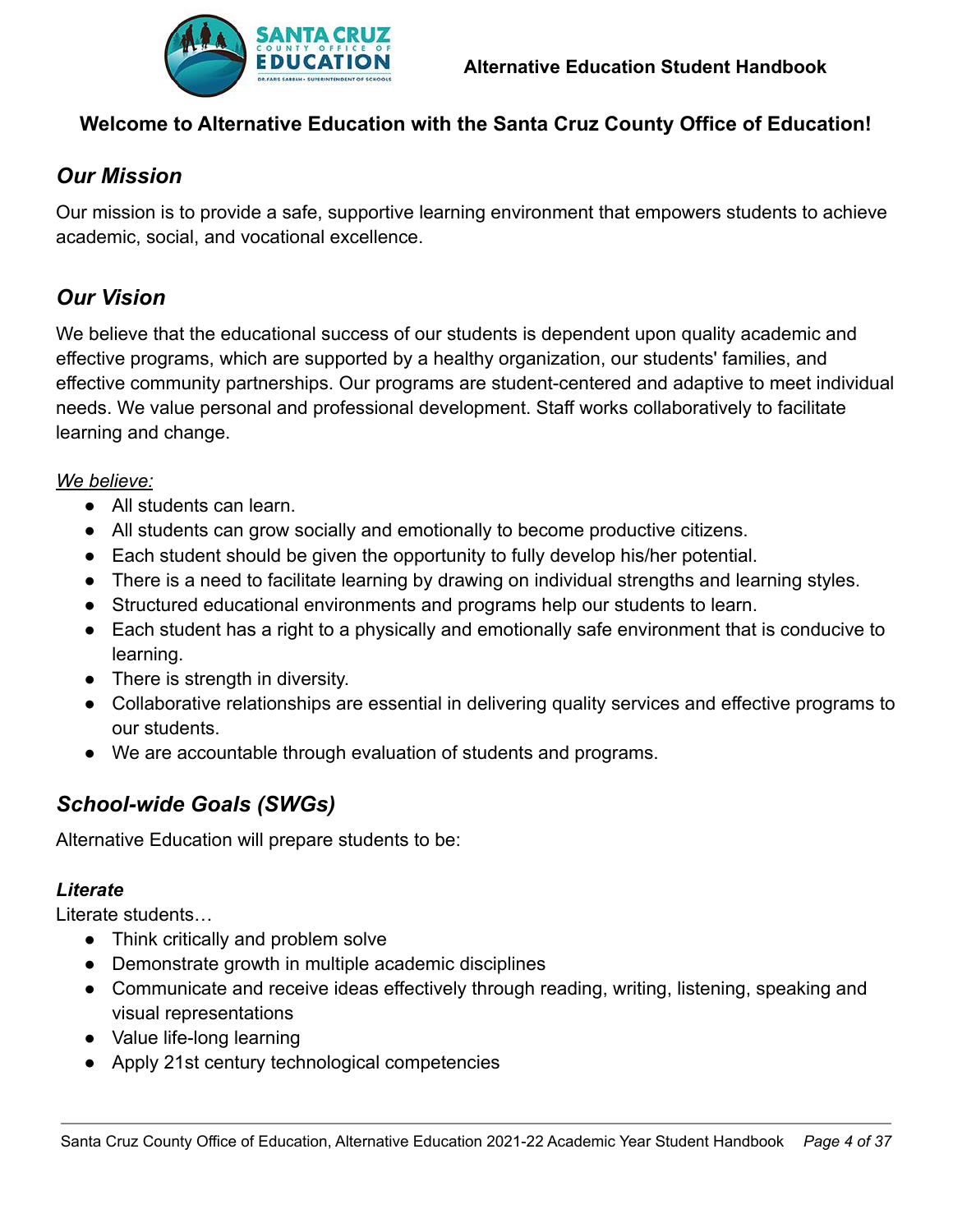

#### *Ethical*

Ethical students...

- Show respect for themselves, others and the environment
- Are responsible for their actions, the choices that they make and for the resulting outcomes
- Possess effective social skills and manage conflict constructively.
- Are active and positive members in their communities who seek ways to serve or give back
- Are responsible family members

## *Empowered*

Empowered students…

- Explore a variety of career pathways and post-secondary educational opportunities and construct realistic career goals based on interest and ability
- Discover their unique talents and abilities and utilize them to advocate for themselves and their communities
- Understand the relationship between school success and success in the workplace
- Can advocate for themselves in the post-secondary academic community and in the world of work.
- Develop and utilize personal and community resources to promote a healthy lifestyle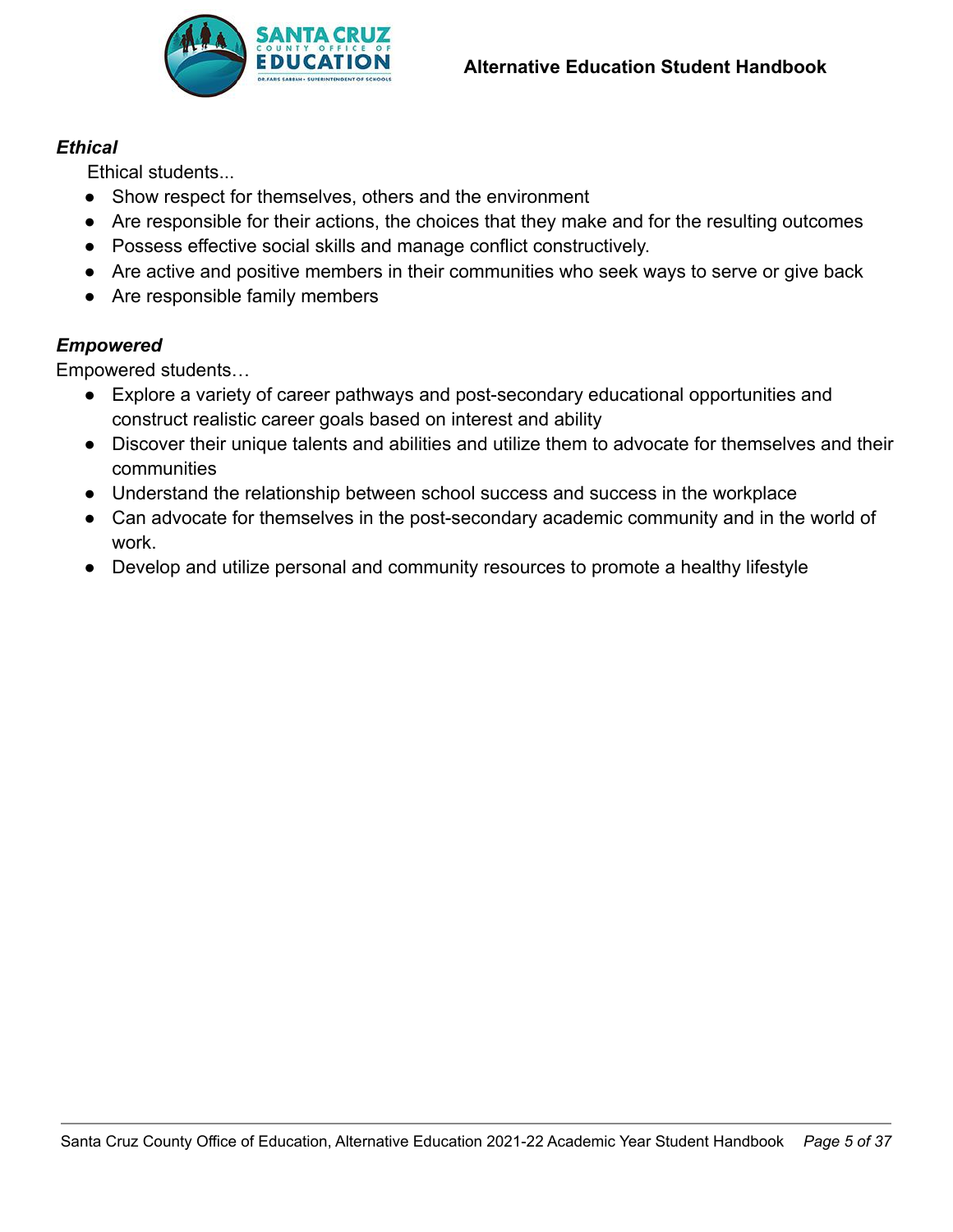

# *Alternative Education Academic Calendar*

<span id="page-5-0"></span>

| 2021-2022 Santa Cruz County Office of Education and Student Program Calendar<br>Board Approved: March 18, 2021 |                                                |                                               |                               |                            |                                   |                                                                                                                                                                                                                                     |      |                                        |                             |                          |                           |                     |
|----------------------------------------------------------------------------------------------------------------|------------------------------------------------|-----------------------------------------------|-------------------------------|----------------------------|-----------------------------------|-------------------------------------------------------------------------------------------------------------------------------------------------------------------------------------------------------------------------------------|------|----------------------------------------|-----------------------------|--------------------------|---------------------------|---------------------|
| 2021                                                                                                           | M                                              | Т                                             | W                             | TH F                       |                                   | <b>NOTABLE DATES</b>                                                                                                                                                                                                                | 2022 | M                                      | Т                           | W                        | TH F                      |                     |
| July                                                                                                           | $\vert 5 \vert$<br>$\overline{12}$<br>19<br>26 | 6<br>13<br>20<br>27                           | 7<br>14<br>21<br>28           | 8<br>15<br>22<br>29        | 2<br>9<br>16<br>23<br>30          | July 5<br>Legal Holiday<br>Orientation Day<br>Aug. 9<br>Teacher Work Day<br>Aug. 10<br>First Student Day<br>Aug. 12<br>Labor Day<br>Sept. 6<br>Nov. 11<br>Veterans Day                                                              | Jan. | 3<br>10<br>$\overline{17}$<br>24<br>31 | $\overline{11}$<br>18<br>25 | 5<br>12<br>19<br>26      | 6<br>13<br>20<br>27       | 7<br>14<br>21<br>28 |
| Aug.                                                                                                           | 9<br>16<br>23<br>30                            | 3<br><b>10</b><br>$\overline{17}$<br>24<br>31 | 43<br>18<br>25                | 5<br>12<br>19<br>26        | 6<br>13<br>20<br>27               | Nov. 24, 26 Board Holiday<br>Nov. 25<br>Thanksgiving Day<br>Dec. 23<br><b>Board Holiday</b><br>Dec. 24<br>Legal Holiday<br>Dec. 30<br><b>Board Holiday</b><br>Dec. 31<br>Legal Holiday<br>1 <sup>st</sup> day of Semester<br>Jan. 3 | Feb. | 7<br>14<br>$\overline{2}$<br>28        | 1<br>8<br>15<br>22          | 2<br>9<br>16<br>23       | 3<br>10<br>17<br>24       | 4<br>11<br>18<br>25 |
| Sept.                                                                                                          | 6<br>13<br>20<br>27                            | 7<br>14<br>21<br>28                           | 8<br>15<br>22<br>29           | 2<br>9<br>16<br>23<br>30   | 3<br>10<br>17<br>24               | ML King, Jr. Day<br>Jan. 17<br>Lincoln's Birthday<br>Feb. 14<br>Feb. 21<br>Presidents' Day<br>Last Student Day<br>May 27<br>Memorial Day<br>May 30                                                                                  | Mar. | 7<br>14<br>21<br>28                    | 1<br>8<br>15<br>22<br>29    | 2<br>9<br>16<br>23<br>30 | 3<br>10<br>17<br>24<br>31 | 4<br>11<br>18<br>25 |
| Oct.                                                                                                           |                                                |                                               |                               |                            | ı                                 |                                                                                                                                                                                                                                     | Apr. |                                        |                             |                          |                           | ı                   |
| Nov.                                                                                                           | $\overline{\mathbf{4}}$<br>11<br>18<br>25      | 5<br>12<br>19<br>26                           | 6<br>13<br>20<br>27           | 7<br>14<br>21<br>28        | 8.<br>15<br>22<br>29              | <b>LEGEND</b><br>Legal Holiday<br><b>Board Holiday</b>                                                                                                                                                                              |      | 11<br>18<br>25                         | 12<br>19<br>26              | 20<br>27                 | 21<br>28                  | 15<br>22<br>29      |
|                                                                                                                | 1<br>8<br>15<br>29                             | 2<br>9<br>16<br>23<br>30                      | 3<br>10<br>17<br>24           | $\bf{u}$<br>18<br>$^{25}$  | 5<br>12<br><u>19</u><br>26        | Orientation<br>Day/Teacher work<br>Day<br>Winter/Spring Breaks                                                                                                                                                                      | May  | 2<br>9<br>16<br>23                     | 3<br>10<br>17<br>24         | 4<br>11<br>18<br>25      | 5<br>12<br>19<br>26       | 6<br>13<br>20<br>27 |
| Dec.                                                                                                           |                                                |                                               |                               | 2                          | 3                                 | Start/End of the<br>Semester                                                                                                                                                                                                        | June | $\overline{30}$                        | 31                          |                          |                           |                     |
|                                                                                                                | 6<br>13<br>-20.                                | 7                                             | 8<br>14 15<br>$21 - 22$<br>29 | 9<br>16<br>23 <sub>1</sub> | 10<br>17<br>$\overline{24}$<br>31 | Alt. Ed Staff Dev.<br>(No School)<br>Special Ed Staff Dev.<br>(No School)                                                                                                                                                           |      | 6<br>13<br>20<br>27                    | 7<br>14<br>21<br>28         | 1<br>8<br>15<br>22<br>29 | 2<br>9<br>16<br>23<br>30  | 3<br>10<br>17<br>24 |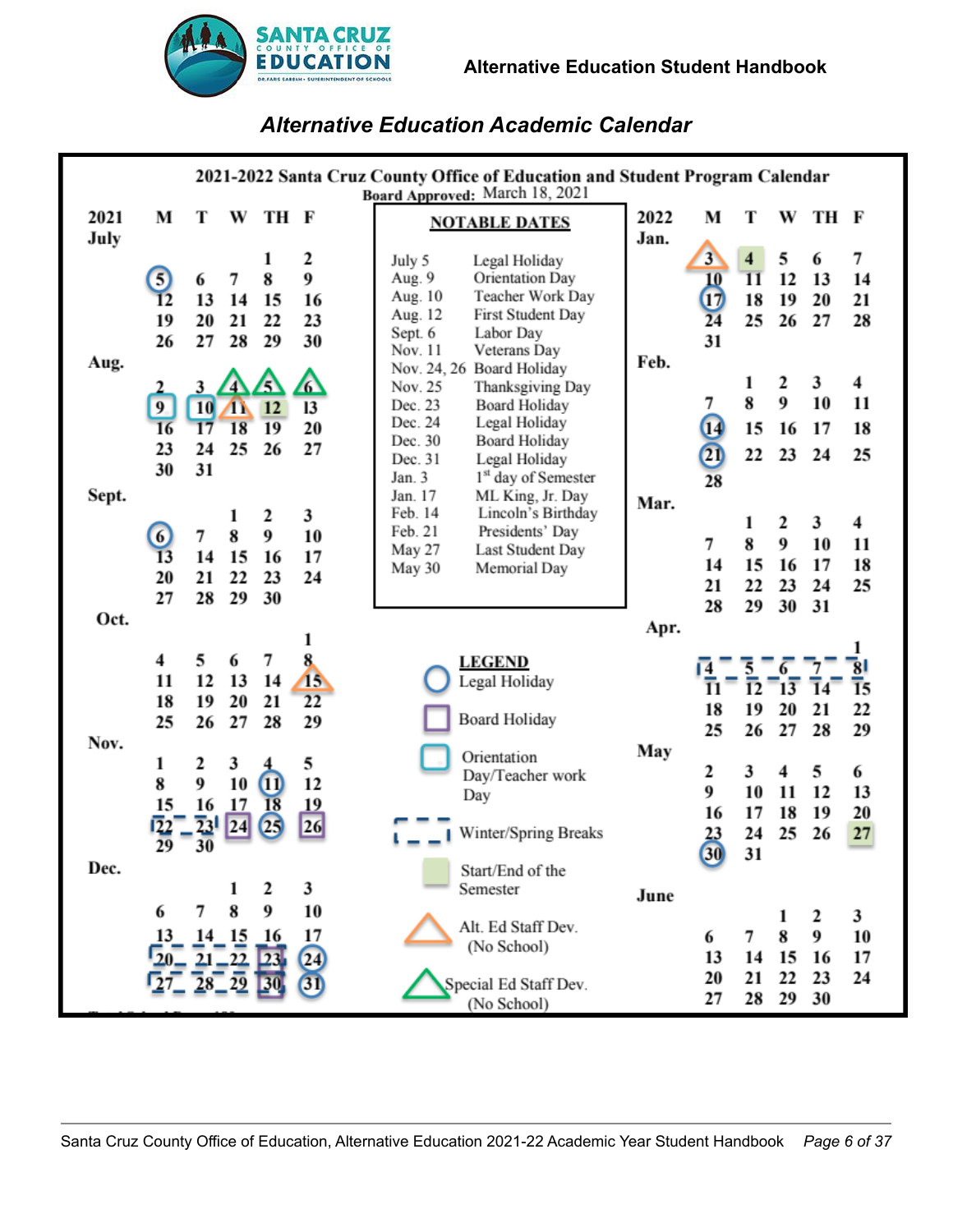

# <span id="page-6-0"></span>*Important Calendar Dates*

Thursday 8/12/2021 - First Day of School Monday 9/06/2021 - Labor Day holiday Friday 10/15/2021 - No School - Staff Development Day Thursday 11/11/2021 - Veterans Day holiday Monday 11/22/2021 to Friday 11/26/2021 - November Winter Break Monday 12/20/2021 to Friday 12/31/2021 - December Winter Break Monday 1/03/2022 - No School - Staff Development Day Tuesday 1/04/2022 - Second semester begins Monday 1/17/2022 - Martin Luther King, Jr. Day holiday Monday 2/14/2022 - Lincoln's Birthday holiday Monday 2/21/2022 - President's Day holiday Monday 4/04/2022 to Friday 4/08/2022 - Spring Break Monday 5/27/2022 - Last Day of School

# <span id="page-6-1"></span>*Admission And Enrollment*

Students may be referred to the Santa Cruz County Office of Education Alternative Education department by a local school district official, a School Attendance Review Board (SARB), the juvenile court, or by a probation officer.

It is the parent/legal guardian/caregiver responsibility to contact the Alternative Education department to schedule an appointment to register for school. The parent/ legal guardian/caregiver is expected to share information with enrollment officials regarding any special education programs or 504 plans and services currently being received by the student.

Each student will have an intake to determine appropriate placement. Students may be placed at one of several school sites within Santa Cruz County, based upon factors such as geographic location, particular student needs or interest, and total student enrollment.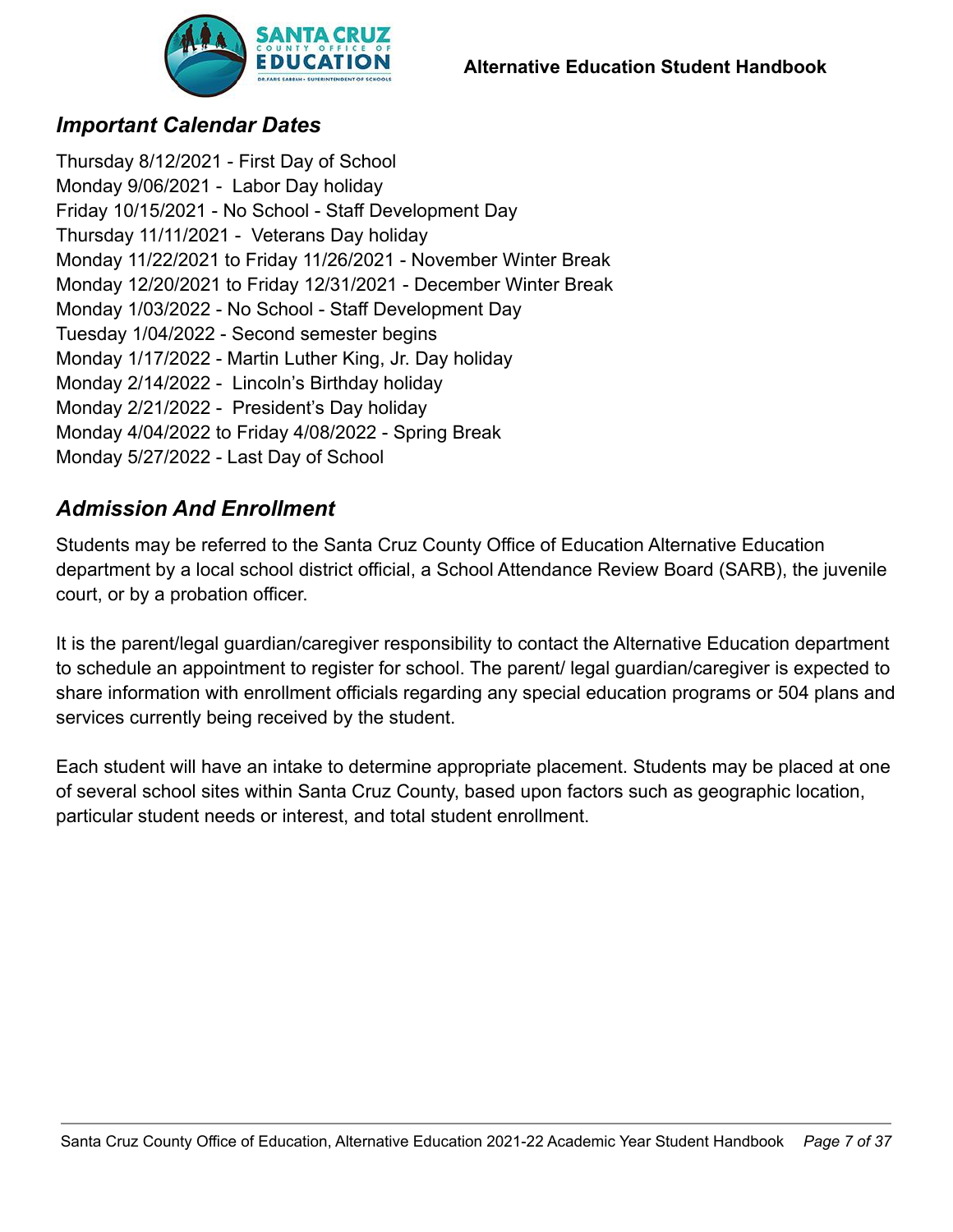

# <span id="page-7-0"></span>*Alternative Education Schools*

# <span id="page-7-1"></span>*North County Schools*

# **Natural Bridges High School**

Natural Bridges High/Career Training Center is a program for students in grades 10-12 who are seeking employment training while earning credits toward high school graduation.The program includes training for careers in agriculture, construction, alternative energy, habitat restoration, and computers; courses in local ecology, history, economics, as well as other graduation requirements; and instruction in written and spoken communication, presentation and leadership skills.

# **313 Swift St, Santa Cruz, CA 95060**

# **Santa Cruz Community School (Phoenix Academy)**

Santa Cruz Community School is a structured learning environment that uses the Social Emotional Learning framework to guide adolescents in grades 7-9. Phoenix focuses on and encourages students' interest and abilities, so that each student achieves academic, social, and emotional success.

# **411 Roxas St, Santa Cruz, CA 95062**

# **San Lorenzo Valley Community School (Highlands)**

Highlands is a unique, fun-based learning environment. Based on a riverfront park in the redwoods. Highlands provides a nurturing, homelike atmosphere for students in need of a safe, structured, and supportive environment. Beyond individualized academics, our core focus is acceptance, compassion, and flexibility, based on Trauma Informed Care, self-empowerment and building healthy life skills. With an abundance of creativity and "love," Highlands has been an often life-changing experience.

# **Address: Highlands Park, 8500 Highway 9, Ben Lomond, CA 95005**

# **Louden Nelson High School**

Located in the London Nelson Community Center in downtown Santa Cruz, LNHS teaches students to be intelligent, thoughtful, and compassionate individuals. Students experience success through sound academic instruction in an environment that is safe, supportive,and stresses community values. London Nelson was a Santa Cruz resident in the 1850's. A former slave, Nelson donated his land to the school district upon his death in 1860. The community center was built as an elementary school in 1932, but is now named after Nelson for his support of local schools.

# **301 Center St.-Rm 6, Santa Cruz, CA 95060**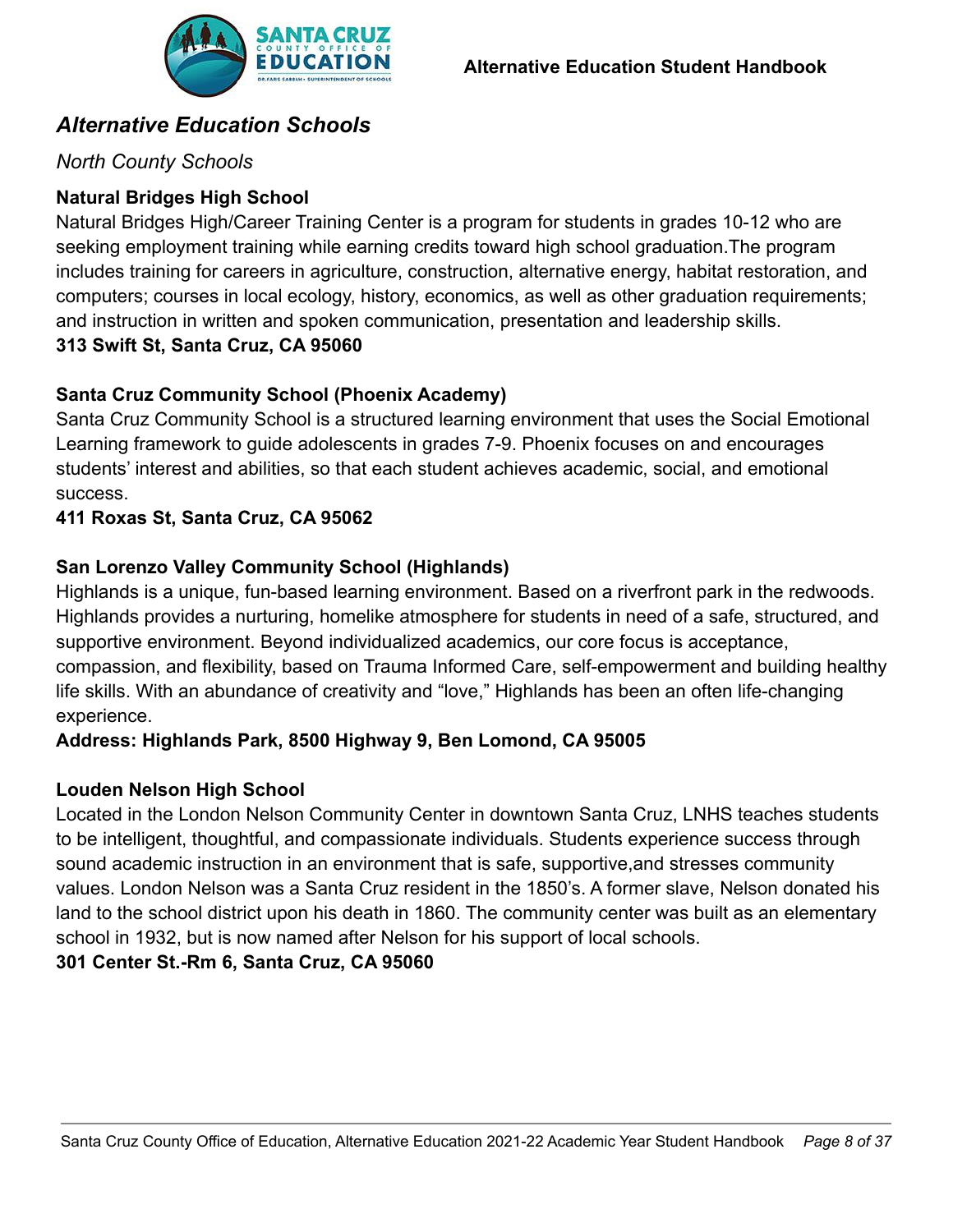

# **Oasis High School Aptos**

Designed to meet the needs of students who benefit from a personalized learning program. Oasis staff work collaboratively with the student, their parents/guardians, teacher, and counselor to design an education plan. Oasis is located on the Cabrillo College campus and works closely with the college to provide students an excellent learning experience through a combination of Oasis and Cabrillo coursework. Oasis staff work to empower students and provide a literal "oasis" that is safe and supportive.

## **Cabrillo College, 350 Bldg, 6500 Soquel Dr, Aptos, CA 95003**

#### **Seabright High School**

We are creative, flexible, ambitious, independent and responsible learners. We are creating a learning community where students have choices, reach their goals, appreciate diversity and feel safe. Through individualized programming, small daily classes, and recreational activities. Seabright is located on the Santa Cruz Community School campus.

#### **411 Roxas St., Santa Cruz, CA 95062**

#### **Star Community School**

Star is a small student-centered community that provides a safe, nurturing environment that fosters academic and behavioral growth, so students can develop the self-confidence needed to be successful adults in the 21st century.

#### **515 Frederick St, Santa Cruz, CA 95060**

#### **Star PLC**

Star Personalized Learning Community provides a safe space for students to grow, develop, and work towards their personal and academic goals. Star PLC is a hybrid between Independent Studies and a Day Program. Star PLC focuses on supporting students in a small, holistic, safe environment. Juniors and seniors will be encouraged to attend a Cabrillo class and while in high school. **515 Frederick St, Santa Cruz, CA 95060**

#### **The Cottage**

This small single-classroom site creates an inclusive environment that re-engages students who have not experienced success in a larger setting. Through the use of tech-based instruction, The Cottage aims to build back student confidence in their ability to learn and be successful in society. **326 Evergreen St, Santa Cruz, CA 95060**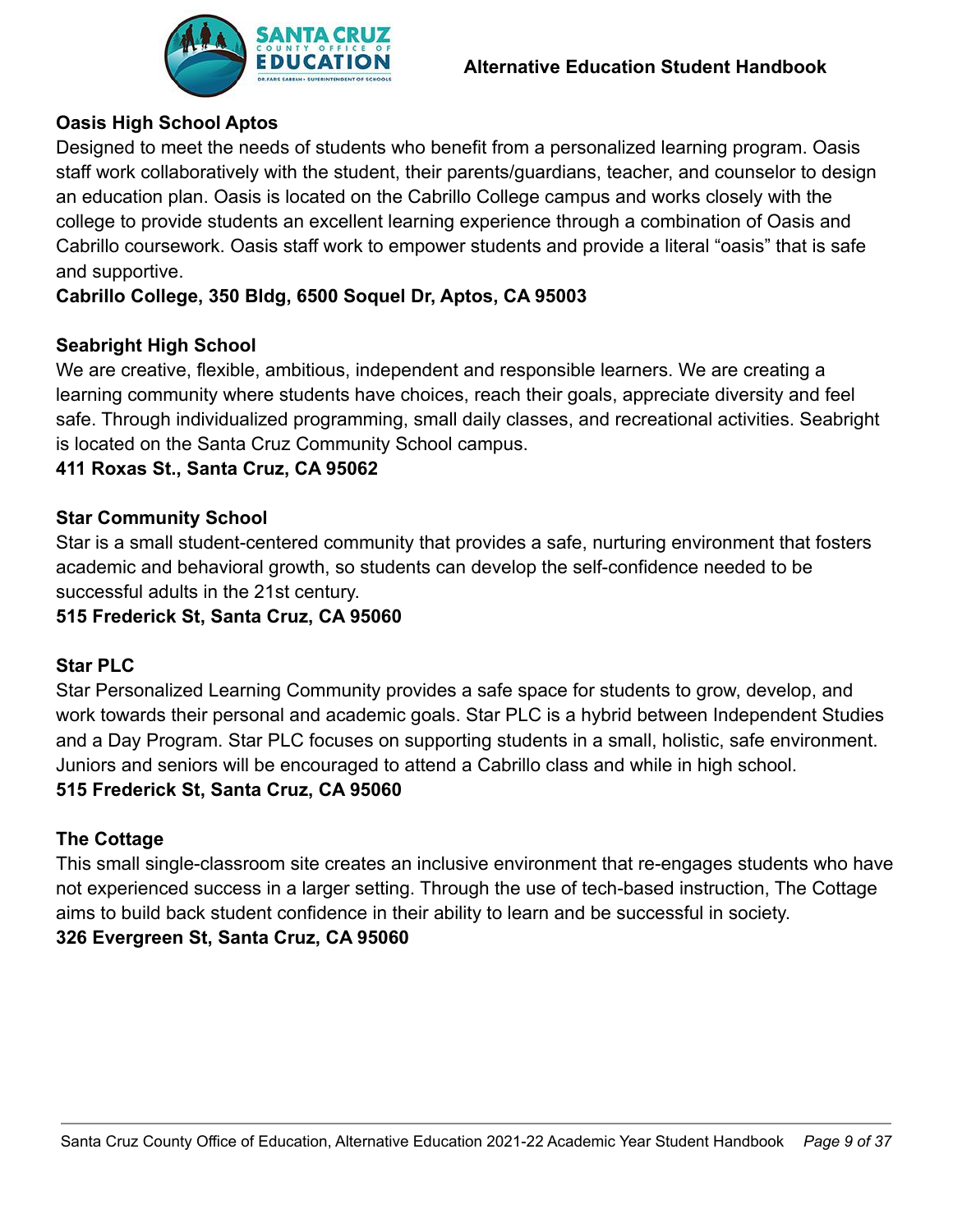

# **Cypress High School**

Cypress High School, home of the Sea Otters, is a welcoming learning environment focusing on small classroom size, inclusivity, and college preparation, serving students in grades 9-12 from all corners of Santa Cruz County.

## **2039 Merrill Street, Santa Cruz, CA 95062**

## <span id="page-9-0"></span>*South County Schools*

#### **Dewitt Anderson**

DeWitt Anderson School Strong, supportive, and empowering learning community for girls. The teaching and counseling staff are trained and experienced in supporting students as they transition to comprehensive high school, the work place, or college.

## **2716 Freedom Blvd, Corralitos, CA 95076**

## **El Nido**

El Nido provides a small classroom learning environment on the Cabrillo College campus in Watsonville. Students have the opportunity to participate in a myriad of opportunities such as CTE courses, outdoor learning opportunities, and the arts.

## **318 Union St, Watsonville, CA 95076**

## **La Manzana Learning Community**

A small, personalized learning community that provides a small, safe learning environment. All students are supported and encouraged to achieve their individualized academic, social and emotional goals.

#### **18 Westlake Ave, Watsonville, CA 95076**

#### **Oasis High School Watsonville**

Designed to meet the needs of students who benefit from a personalized learning program. Oasis staff work collaboratively with the student, their parents/guardians, teacher, and counselor to design an education plan. Oasis is located on the Cabrillo College Watsonville campus and works closely with the college to provide an excellent learning experience through a combination of Oasis and Cabrillo coursework. Oasis staff work to empower students and provide a literal "oasis" that is safe and supportive.

#### **318 Union St, Watsonville, CA 95076**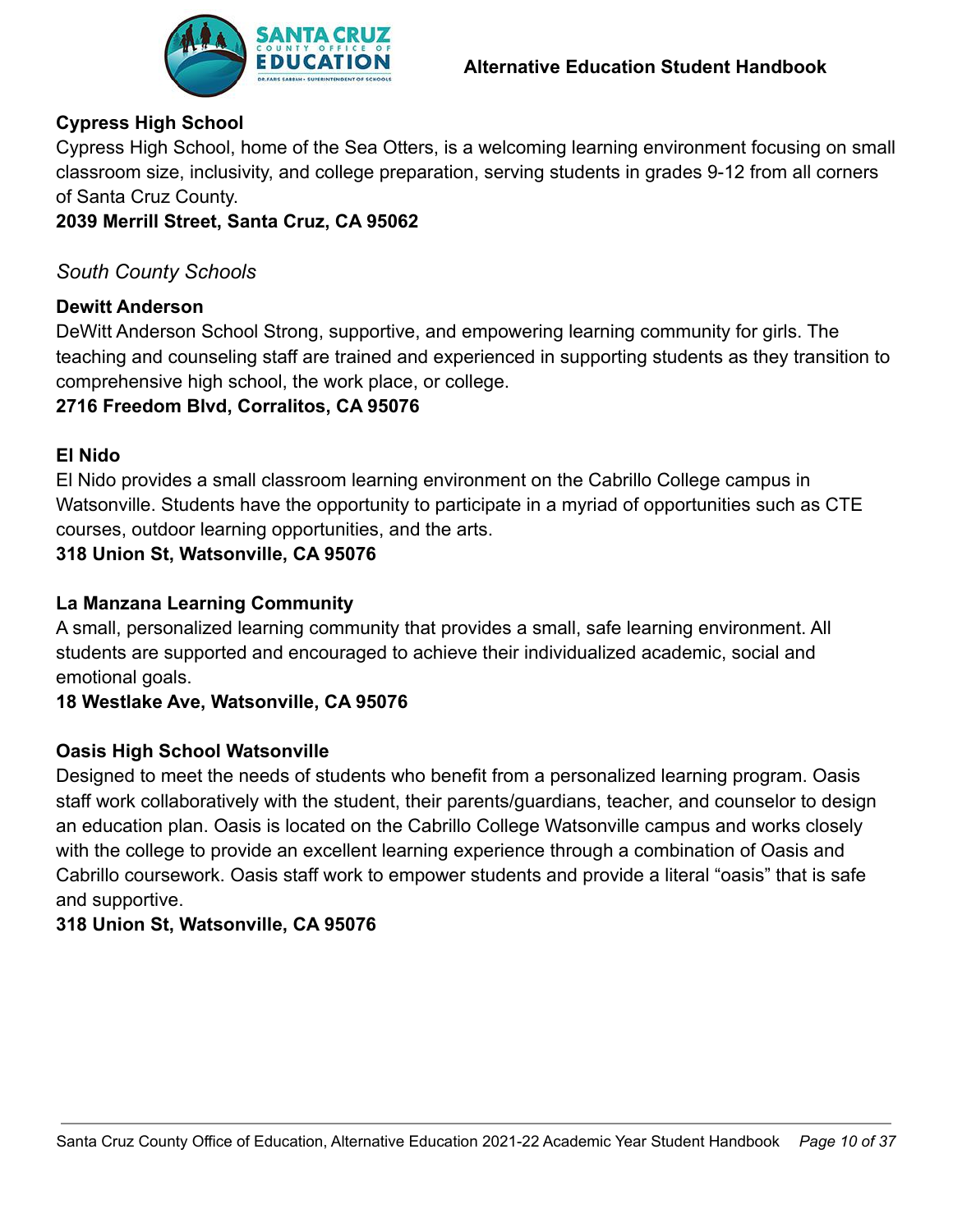## **Sequoia Schools 229 Green Valley Rd, Freedom, CA 95019**

#### **Sequoia High School**

Committed to Social, Emotional, Academic learning with an emphasis on vocational training and community involvement. SHS promotes this through restorative practices and ROP classes all encompassed in a 21st Century learning environment.

## **Sequoia Academy School**

A self-contained classroom designed to assist students who need extra support with study skills and setting educational goals. Sequoia Academy is committed to Social, Emotional, Academic learning with an opportunity for vocational training and community involvement.

#### **Sequoia Junior High School**

Emphasis on Social Emotional Learning in a safe, healthy, and positive learning environment. Adolescents in the Sequoia Junior High Program learn study skills as well as life skills, and gain experience in the classroom and community.

**Sequoia PLC**

#### **Sequoia Independent Studies**

# **Early Care Sequoia**

#### **Escuela Quetzal**

A school program designed for youth who are willing to actively participate in counseling services to learn how to make empowered decisions towards positive personal growth. EQ is made possible through a successful partnership between the Santa Cruz COE and Encompass Community **Services** 

**241 East Lake Ave, Watsonville, CA 95076**

#### **Freedom Community**

Freedom is a partnership with Santa Cruz County Probation and is located at the Watsonville probation office. The staff focus on empowering youth through a personalized learning approach. **1430 Freedom Blvd, Watsonville, CA 95076**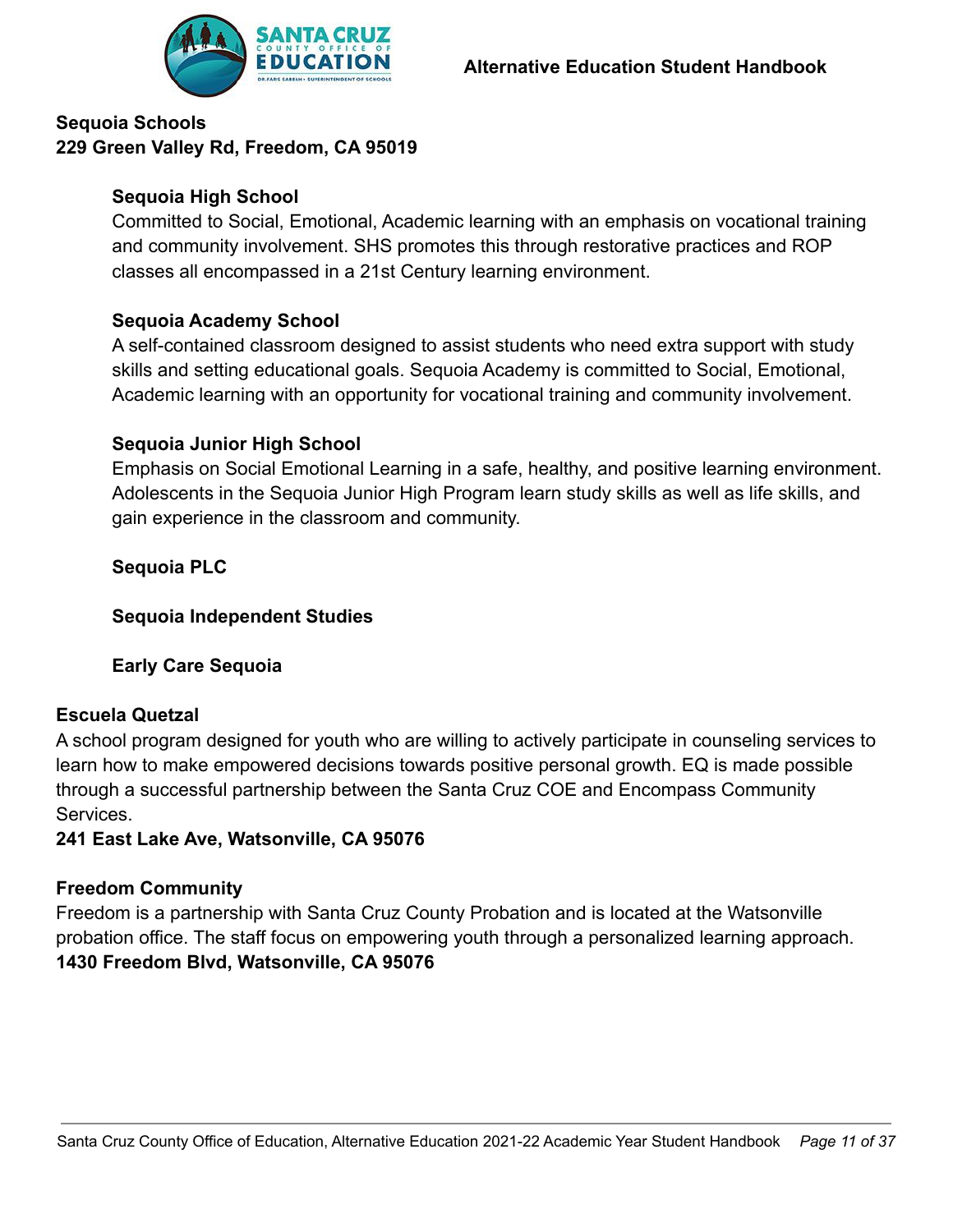

# <span id="page-11-0"></span>*Attendance*

Regular attendance is essential to continuing enrollment in Alternative Education. Classroom-based students are required to attend school daily, to arrive on time, and to remain in class until dismissed by the teacher-in-charge. Students on Independent Study Master Contracts must comply with all attendance procedures set forth in the contract. Absences will be determined to be excused or unexcused pursuant to Education Code 48205:

A pupil shall be excused from school when the absence is:

- Due to the pupil's illness.
- Due to quarantine under the direction of a county or city health officer.
- For the purpose of having medical, dental, optometrical, or chiropractic services rendered.
- For the purpose of attending the funeral services of a member of the pupil's immediate family, so long as the absence is not more than one day if the service is conducted in California and not more than three days if the service is conducted outside California.
- For the purpose of jury duty in the manner provided for by law.
- Due to the illness or medical appointment during school hours of a child of whom the pupil is the custodial parent.
- For justifiable personal reasons, including but not limited to, an appearance in court, attendance at a funeral service, observance of a holiday or ceremony of the pupil's religion, attendance at religious retreats, attendance at an employment conference, or attendance at an educational conference on the legislative or judicial process offered by a nonprofit organization, when the pupil's absence is requested in writing by the parent or guardian and approved by the principal or a designated representative pursuant to uniform standards established by the governing board.
- For the purpose of serving as a member of a precinct board for an election pursuant to section 12302 of the Elections Code.
- For the purpose of spending time with a member of the pupil's immediate family, who is an active duty member of the uniformed services, as defined in Section 49701, and has been called to duty for, is on leave from, or has immediately returned from, deployment to a combat zone or combat support position. Absences granted pursuant to this paragraph shall be granted for a period of time to be determined at the discretion of the superintendent of the school district.
- For the purpose of attending the pupil's naturalization ceremony to become a United States citizen.
- Authorized at the discretion of a school administrator, as described in subdivision (c) of Section 48260 of the Education Code.

For an excused absence, one of the following two conditions must be met:

● Parent/legal guardian/caregiver must excuse the absence by telephone and/or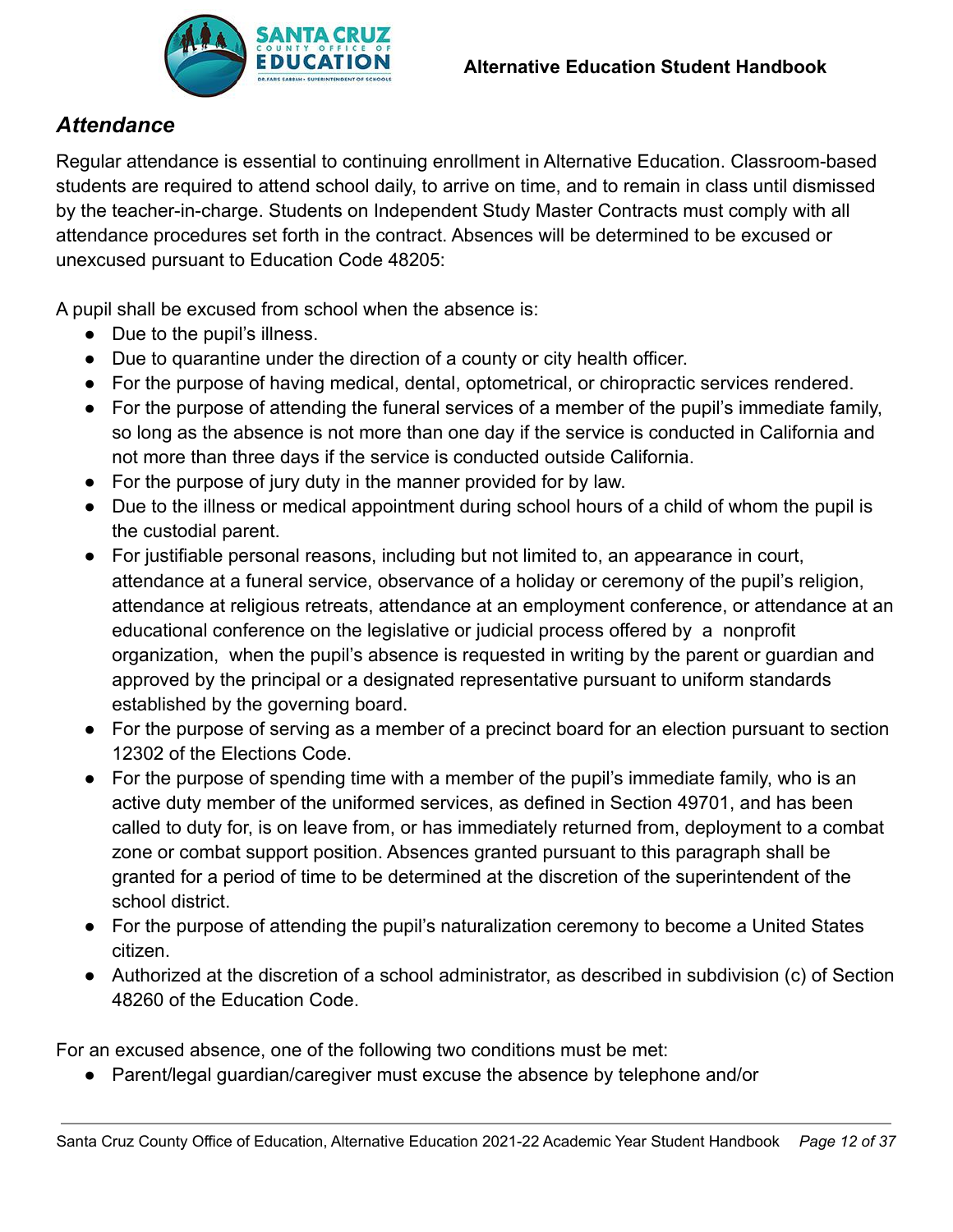

● Written verification must be received the day the student returns to school.

A parent/legal guardian/caregiver can excuse absences by contacting the school or teacher. If your student is tardy, please contact the student's school site directly. Absences for illnesses beyond three consecutive days may require a doctor's note. Absences may only be cleared for the previous two weeks school was in session.

# <span id="page-12-0"></span>*School Attendance Review Board (SARB)*

#### *Mission*

California law requires children between the ages of 6 and 18 years to attend school.

In 1974, the School Attendance Review Boards (SARB) was created to help truant students and their parents or guardians solve school attendance and/or behavior problems with the help of available school and community resources. The purpose of SARB is to work collaboratively on developing strategies (prevention, intervention, and enforcement) that will help students improve school attendance and behavior while diverting cases away from the juvenile justice system.

#### *Goals*

"The goal is early intervention and to stop, prevent and intervene."

Communities work together to monitor and promote good attendance and address hurdles that keep children from getting to school.

#### *About*

School Attendance Review Board (SARB) was established by the California legislature in 1975 for the purpose of:

- Making a better effort to meet the needs of students with attendance or behavior problems.
- Promoting the use of alternatives to the juvenile court system.

To achieve these goals, the legislation provides for a multi-agency SARB which includes the following agencies:

- Children and Family Services
- Probation
- Law Enforcement
- Youth Services
- Community-Based Organizations
- Child and Welfare and Attendance Personnel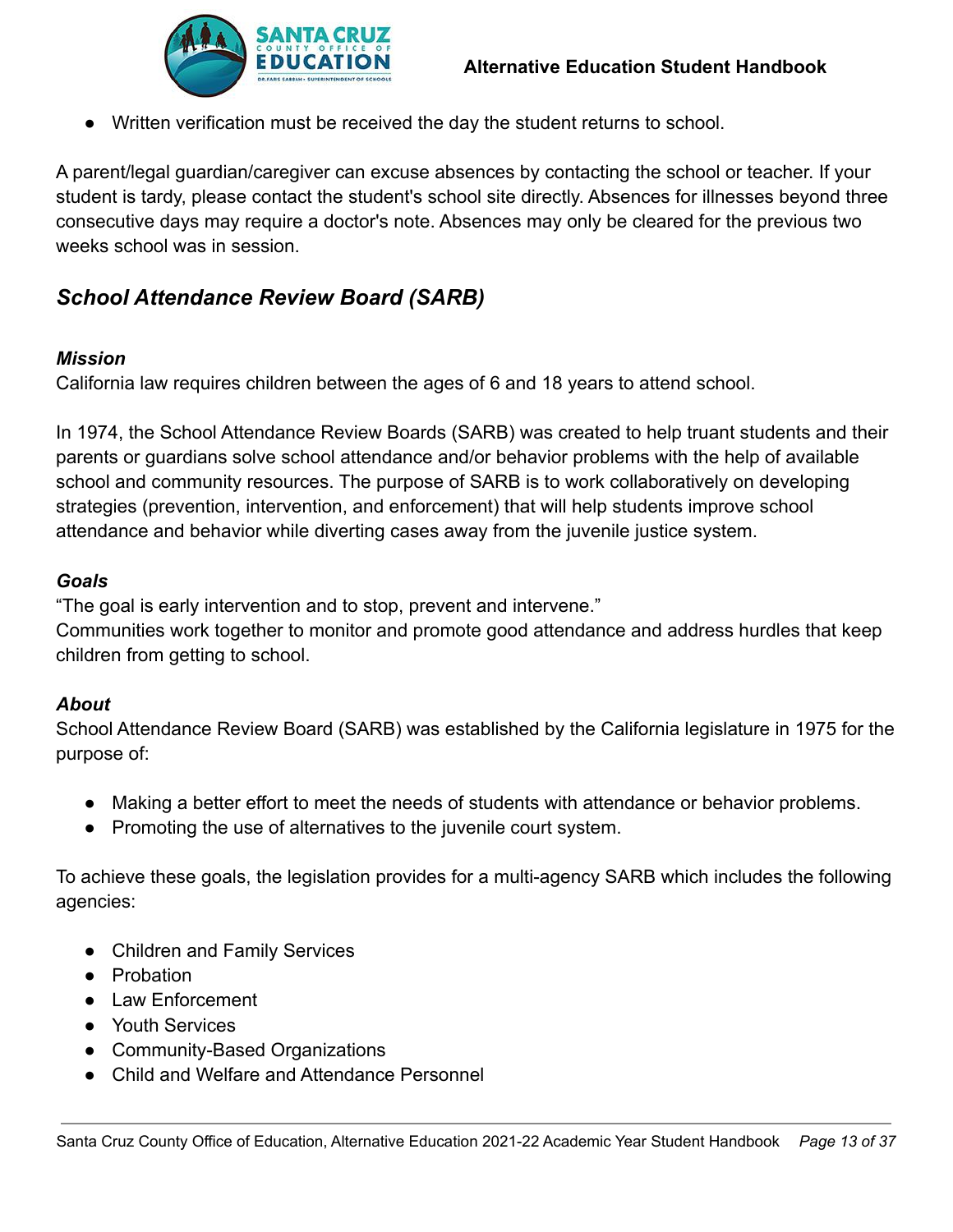

- School Administrators
- Health Representative

The SARB process starts with the identification of attendance and/or behavior problems, followed by classroom, school site and district level interventions. SARB is specifically charged with funding solutions to unresolved student attendance and disciplined problems by bringing together, on a regular basis, representatives of agencies that make up the board.

SARB further surveys available community resources, determines the appropriateness of their services, and makes recommendations to meet the needs of referred students. SARB seeks to understand why students are experiencing attendance and behavior problems which have not been resolved through school and community efforts.

#### *Specified Laws Related to Attendance*

- Education Code, Section 48200. Students, between the ages of 6 and 18, are required to attend school full time, unless otherwise exempt.
- Education Code, Section 48263. Habitually truant and habitually insubordinate students may be referred to SARB.
- Education Code, Section 48292, and Penal Code, Section 272. Failure to attend school as required may result in the filing of a complaint against the parents with the District Attorney's Office.

# <span id="page-13-0"></span>*Curriculum and Instruction*

#### <span id="page-13-1"></span>*Courses and Curriculum*

Teachers in Alternative Education provide a standards-based, WASC accredited course of instruction designed to satisfy California High School graduation requirements. In addition, curriculum in Alternative Education supports and promotes individual student achievement and College and Career Readiness. Teachers in Alternative Education may use an integrated, thematic approach to instruction. Courses include a variety of delivery over all subject areas, such as project-based, hands-on and multi-media or computer labs. Lessons, assignments, and projects are centered around themes that bring continuity to the learning experience.

Teachers may cover all subject areas for completion of the grade level and/or needs of the student. Sometimes this is accomplished in group lessons directed by the teacher and other times by assigning individual work to a student. Students may also be given opportunities to earn credit through activities they participate in outside of school, such as physical education, work experience, or community volunteer work.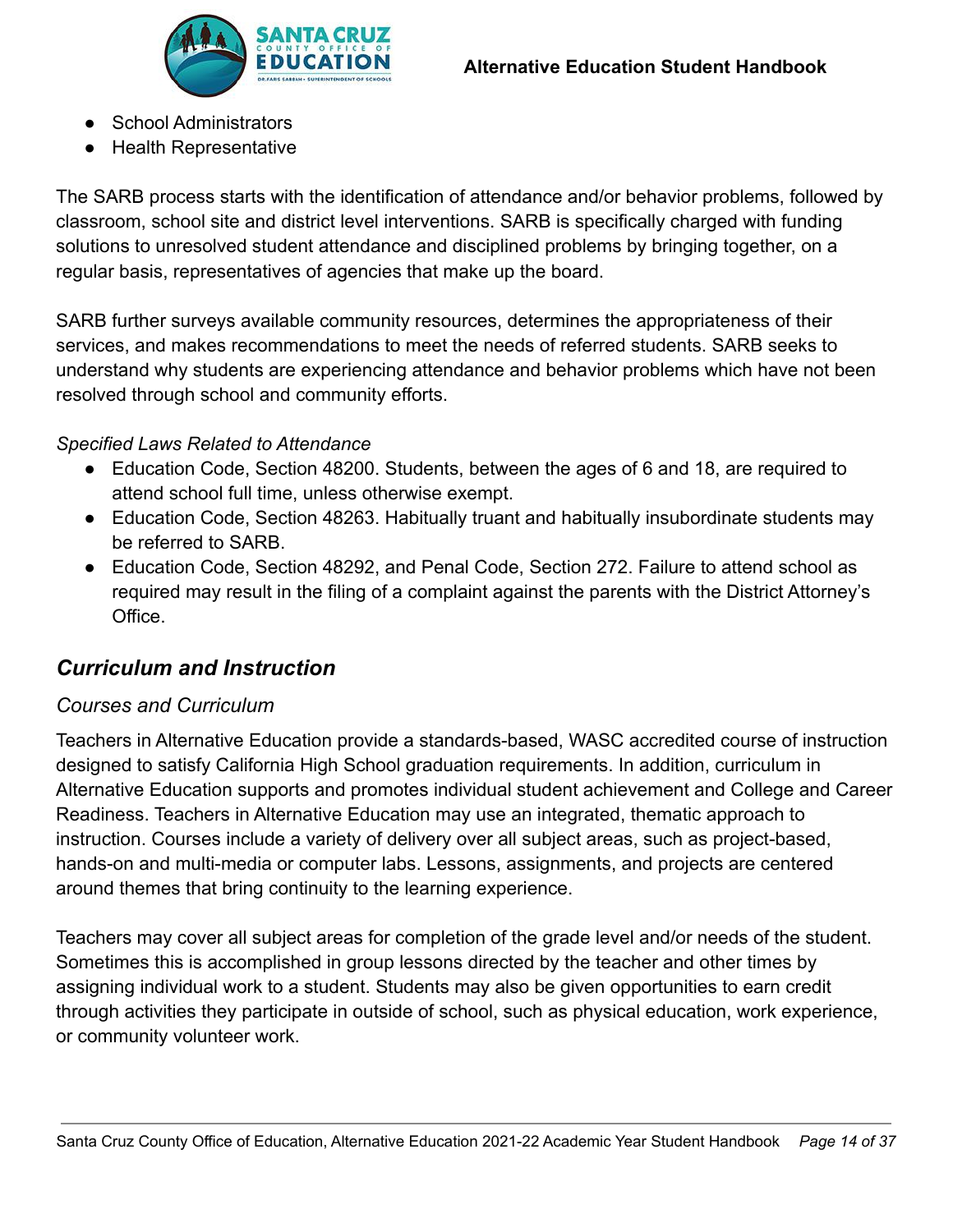

#### **Alternative Education Student Handbook**

Students have opportunities to individualize their instruction. Expectations are modified based on the abilities and areas of need for each student. Teachers, school counselors, parents, and students are encouraged to conference with one another to determine what content areas they will emphasize based upon student need; however, final determination of courses assigned in specific content areas rests with the academic counselor and teacher, with decisions based on evidence of student progress and assessments.

#### Report Cards

Grades are awarded at the end of each reporting period.

#### Reporting Periods

- Quarter 1 ends Friday, October 8, 2021
- Quarter 2 ends Friday, December 17, 2021
- Quarter 3 ends Friday, March 11, 2022
- Quarter 4 ends Wednesday, May 27, 2022

NOTE: Report cards will be mailed after the end of the quarter/reporting period.

#### Grade-Level Equivalency

200 credit total graduation requirements

- 9th grade: 0-50 credits
- 10th grade: 51-100 credits
- 11th grade: 101-150 credits
- 12th grade: 151-200 credits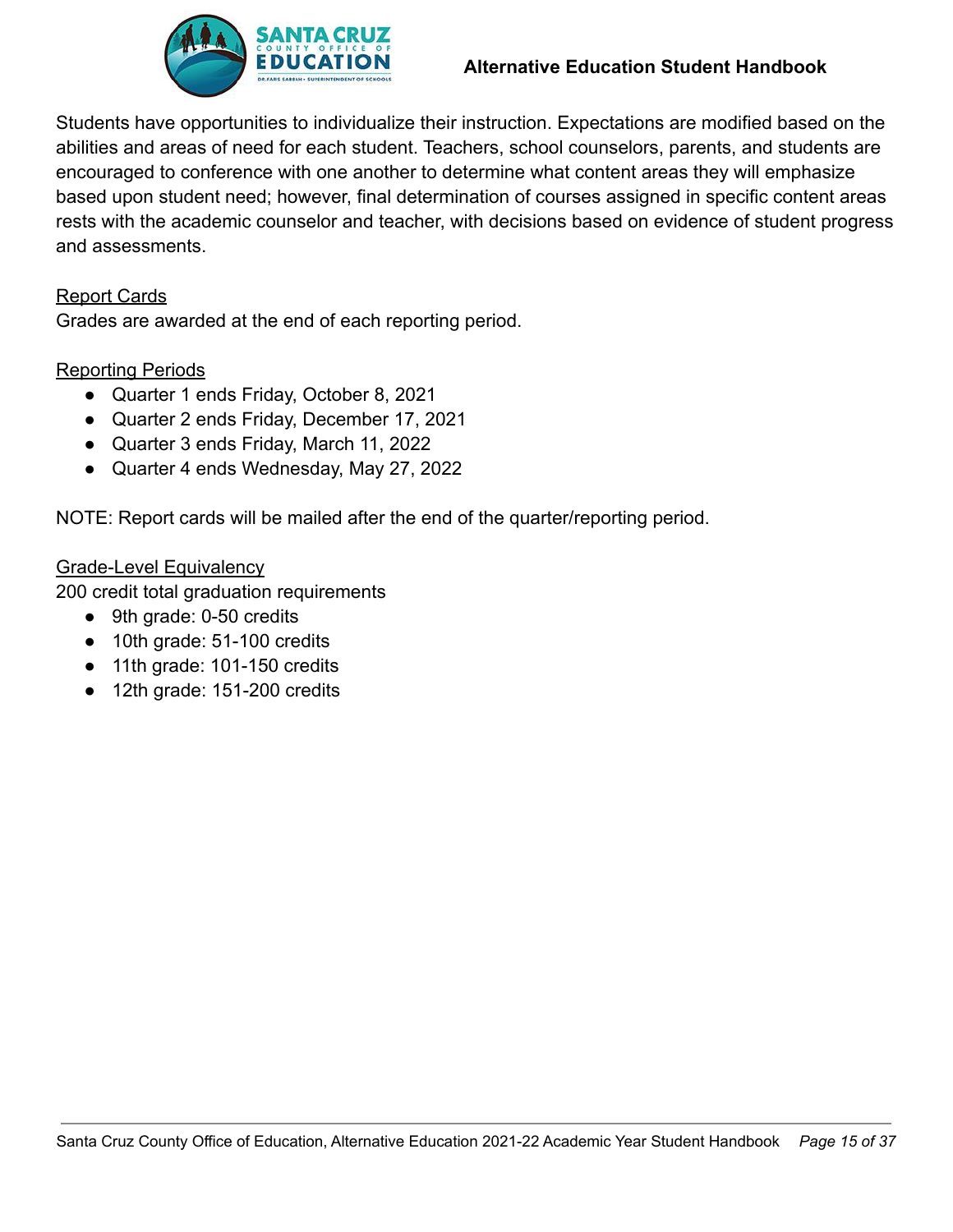

#### <span id="page-15-0"></span>*Graduation Requirements*

| <b>Subject</b>       | <b>Credits Required</b> |  |  |  |  |
|----------------------|-------------------------|--|--|--|--|
| English              | 30.00                   |  |  |  |  |
| <b>World History</b> | 10.00                   |  |  |  |  |
| <b>US History</b>    | 10.00                   |  |  |  |  |
| Govt                 | 5.00                    |  |  |  |  |
| Economics            | 5.00                    |  |  |  |  |
| Algebra              | 10.00                   |  |  |  |  |
| Math                 | 10.00                   |  |  |  |  |
| Life Science         | 10.00                   |  |  |  |  |
| <b>Phys Science</b>  | 10.00                   |  |  |  |  |
| Phys Ed              | 20.00                   |  |  |  |  |
| Health               | 5.00                    |  |  |  |  |
| <b>Fine Arts</b>     | 10.00                   |  |  |  |  |
| <b>Applied Arts</b>  | 10.00                   |  |  |  |  |
| <b>Vocational Ed</b> | 5.00                    |  |  |  |  |
| Electives            | 50.00                   |  |  |  |  |
| <b>Total</b>         | 200.00                  |  |  |  |  |

# <span id="page-15-1"></span>*Graduation Requirements for Early Graduation*

Students who wish to graduate early must complete 220 credits. That includes all graduation requirements listed above, and 20 additional elective credits.

# <span id="page-15-2"></span>*Assessment*

Initial assessment is completed to determine individual pupil needs. This may include:

- Review of existing special education records
- Evaluation of transcripts
- Informal teacher interview
- Program orientation
- Computer aided student assessment in math and language arts

Ongoing assessment of pupil progress occurs to plan for immediate/future needs and to measure effectiveness of instruction. This may include:

- Computer aided student assessment in math and language arts
- Projects (individual and/or group)
- Tests in subject areas
- Student study team meetings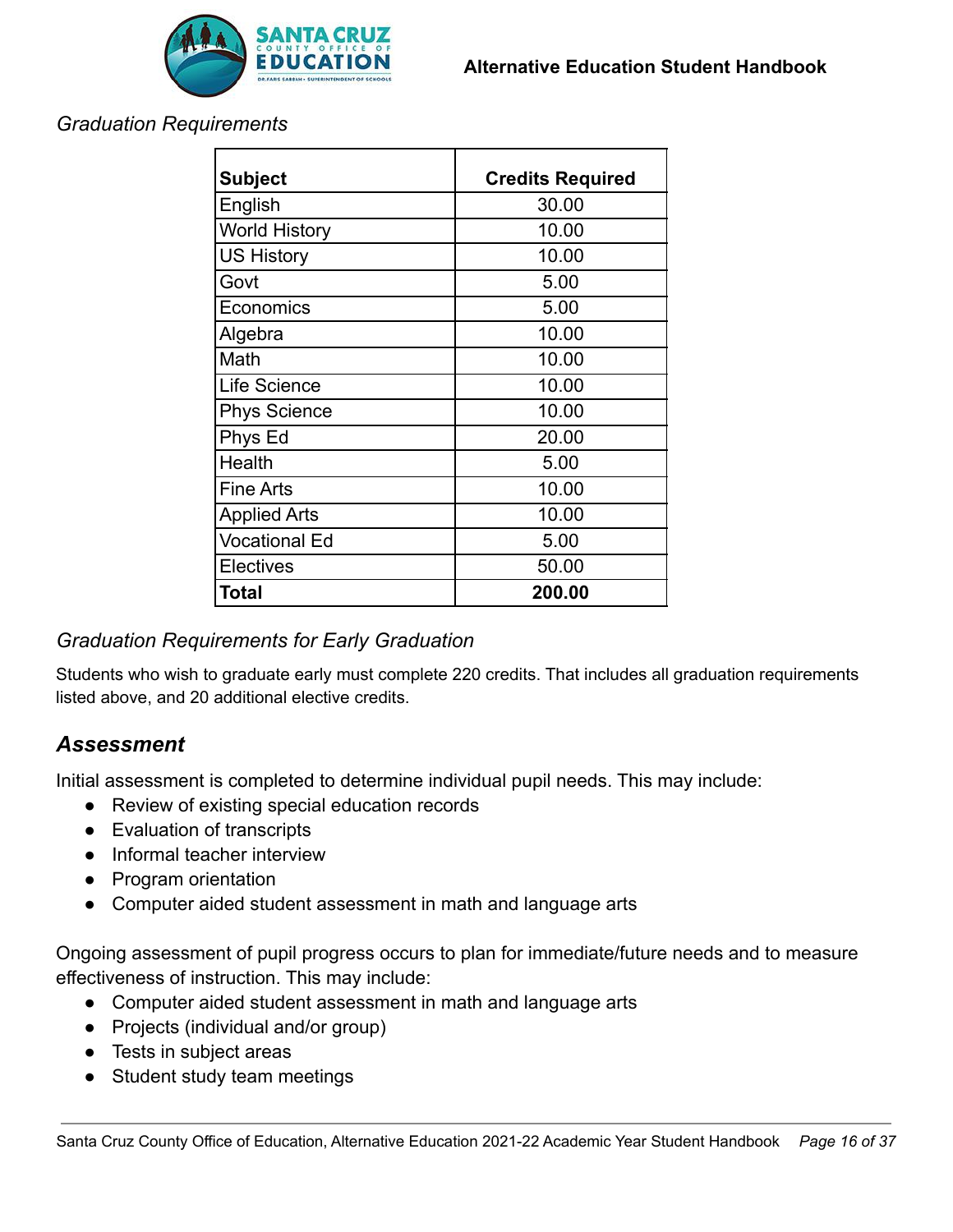



- Aptitude assessment
- Interest assessment
- Individual assessment information gathered through special education assessment procedures
- Program writing assessments
- Report cards

Alternative Education students are assessed upon enrollment using the STAR Renaissance Reading and Math assessment program. Students should be tested twice per academic year, at the beginning of enrollment (in August if enrolled at the start of the year, or whenever the student enrolls in Alternative Education), and at the end of the school year (in May).

State-mandated tests include:

- English Language Proficiency Assessments for California (ELPAC)
- California Assessment of Student Progress and Performance (CAASPP) Refer to Appendix D
- Physical Fitness Testing (PFT)
- California Science Test (CAST)

# <span id="page-16-0"></span>*Statewide Testing Notification*

California students take several mandated statewide tests. These tests provide parents/guardians, teachers, and educators with information about how well students are learning and becoming college and career ready. The test results may be used for local, state, and federal accountability purposes.

The California Assessment of Student Performance and Progress (CAASPP) tests consist of the following:

# Smarter Balanced Assessment Consortium Assessments

The Smarter Balanced computer adaptive assessments are aligned with the Common Core State Standards (CCSS). English language arts/literacy (ELA) and mathematics tests are administered in grades three through eight and grade eleven to measure whether students are on track to college and career readiness. In grade eleven, results from the ELA and mathematics assessments can be used as an indicator of college readiness.

# California Science Tests (CAST)

The computer-based CAST measures students' achievement of the California Next Generation Science Standards (CA NGSS) through the application of their knowledge and skills of the Science and Engineering Practices, Disciplinary Core Ideas, and Crosscutting Concepts. The CAST is administered to all students in grades five and eight and once in high school (i.e., grade ten, eleven, or twelve).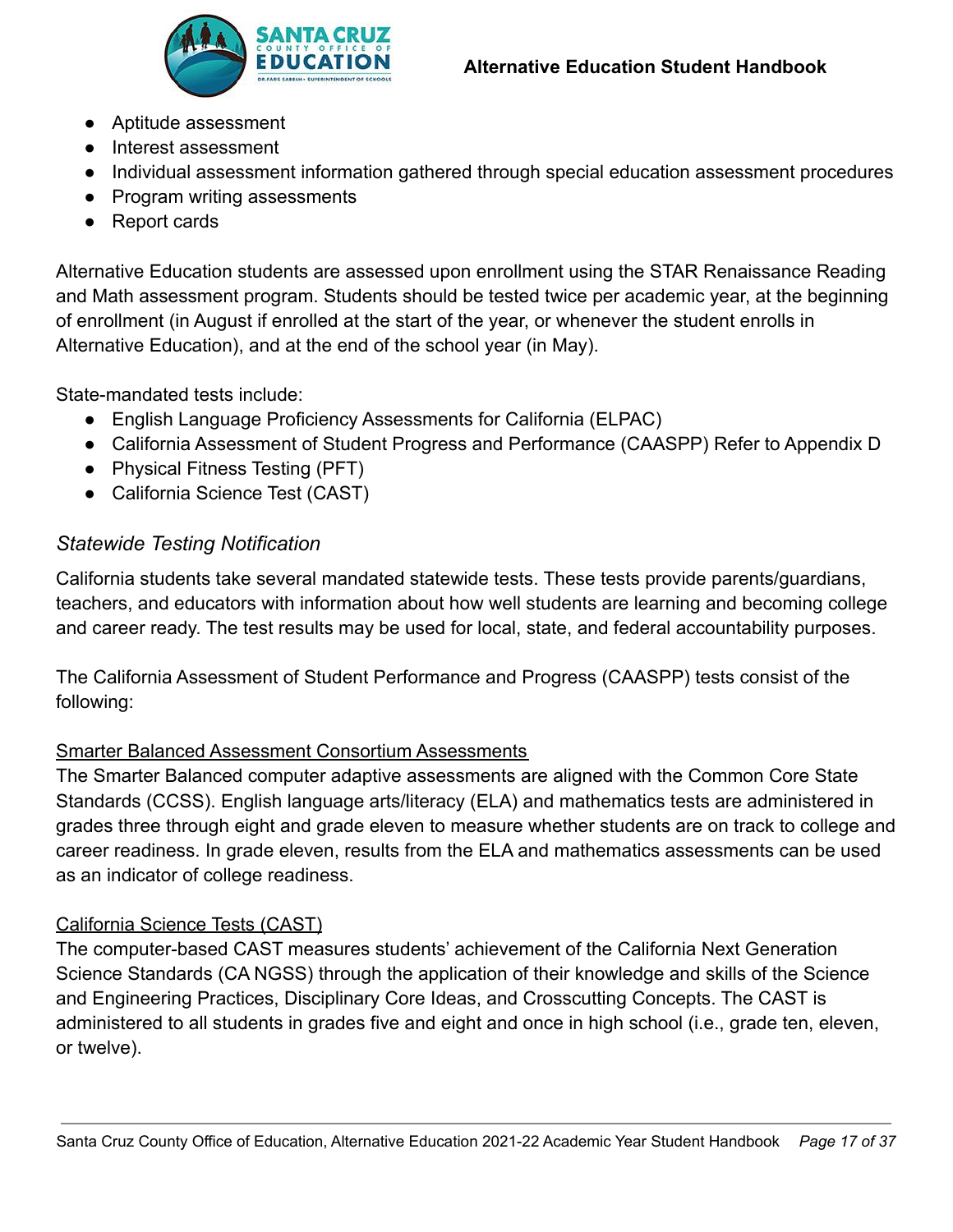

# California Alternate Assessments (CAAs)

Only eligible students—students whose individualized education program (IEP) identifies the use of alternate assessments—may participate in the administration of the CAAs. Test examiners administer the computer-based CAAs for ELA, mathematics, and science one-on-one to students. Students in grades three through eight and grade eleven will take the CAA for ELA and mathematics. Test items developed for ELA and mathematics are aligned with the CCSS and are based on the Core Content Connectors.

Students in grades five and eight and once in high school (i.e., grade ten, eleven, or twelve) will take the CAA for Science. The CAA for Science embedded performance tasks are based on alternate achievement standards derived from the CA NGSS. Students taking the CAA for Science will take three embedded performance tasks in spring 2019.

Pursuant to California Education Code Section 60615, parents/guardians may annually submit to the school a written request to excuse their child from any or all of the CAASPP assessments.

# English Language Proficiency Assessments for California (ELPAC)

The ELPAC is aligned with the 2012 California English Language Development Standards. It consists of two separate English Language Proficiency (ELP) assessments: one for the initial identification of students as English learners and the other for the annual summative assessment to identify students' English language proficiency level and to measure their progress in learning English.

#### Physical Fitness Test

The physical fitness test for students in California schools is the FitnessGram®. The main goal of the test is to help students in starting lifelong habits of regular physical activity. Students in grades five, seven, and nine take the fitness test.

# <span id="page-17-0"></span>*Comprehensive Sexual Health Education And HIV/AIDS Prevention Education*

The California Healthy Youth Act, which took effect January 2016, requires school districts to provide students with integrated, comprehensive, accurate and unbiased comprehensive sexual health and HIV/AIDS prevention education at least once in middle school and once in high school (grades seven to twelve inclusive). Education lessons are provided as part of the regular Health curriculum. The California Healthy Youth Act has five primary purposes:

● To provide pupils with the knowledge and skills necessary to protect their sexual and reproductive health from HIV and other sexually transmitted infections and from unintended pregnancy;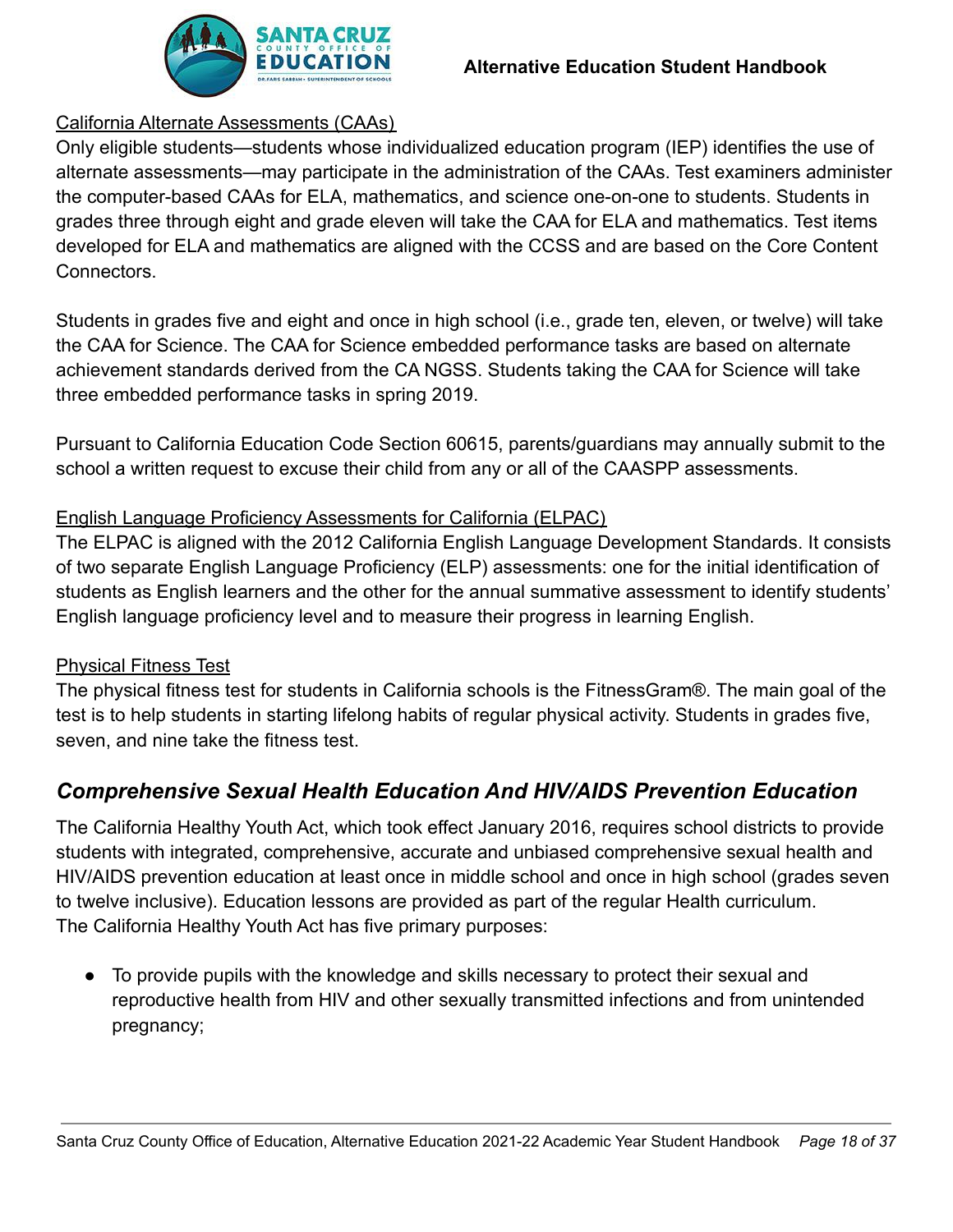

- To provide pupils with the knowledge and skills they need to develop healthy attitudes concerning adolescent growth and development, body image, gender, sexual orientation, relationships, marriage, and family;
- To promote understanding of sexuality as a normal part of human development;
- To ensure pupils receive integrated, comprehensive, accurate, and unbiased sexual health and HIV prevention instruction and provide educators with clear tools and guidance to accomplish that end;
- To provide pupils with the knowledge and skills necessary to have healthy, positive, and safe relationships and behaviors

For information on the California Healthy Youth Act, California Education Code (EC) sections 51930– 51939.

# <span id="page-18-0"></span>*Know Your Educational Rights*

## *Message from From The California Attorney General*

Your Child has the Right to a Free Public Education

All children in the United States have a Constitutional right to equal access to free public education, regardless of immigration status and regardless of the immigration status of the students' parents or guardians.

#### In California:

- All children have the right to a free public education.
- All children ages 6 to 18 years must be enrolled in school.
- All students and staff have the right to attend safe, secure, and peaceful schools.
- All students have a right to be in a public school learning environment free from discrimination, harassment, bullying, violence, and intimidation.
- All students have equal opportunity to participate in any program or activity offered by the school, and cannot be discriminated against based on their race, nationality, gender, religion, or immigration status, among other characteristics.

#### Information Required for School Enrollment

- When enrolling a child, schools must accept a variety of documents from the student's parent or guardian to demonstrate proof of the child's age or residency.
- You never have to provide information about citizenship/immigration status to have your child enrolled in school. Also, you never have to provide a Social Security number to have your child enrolled in school.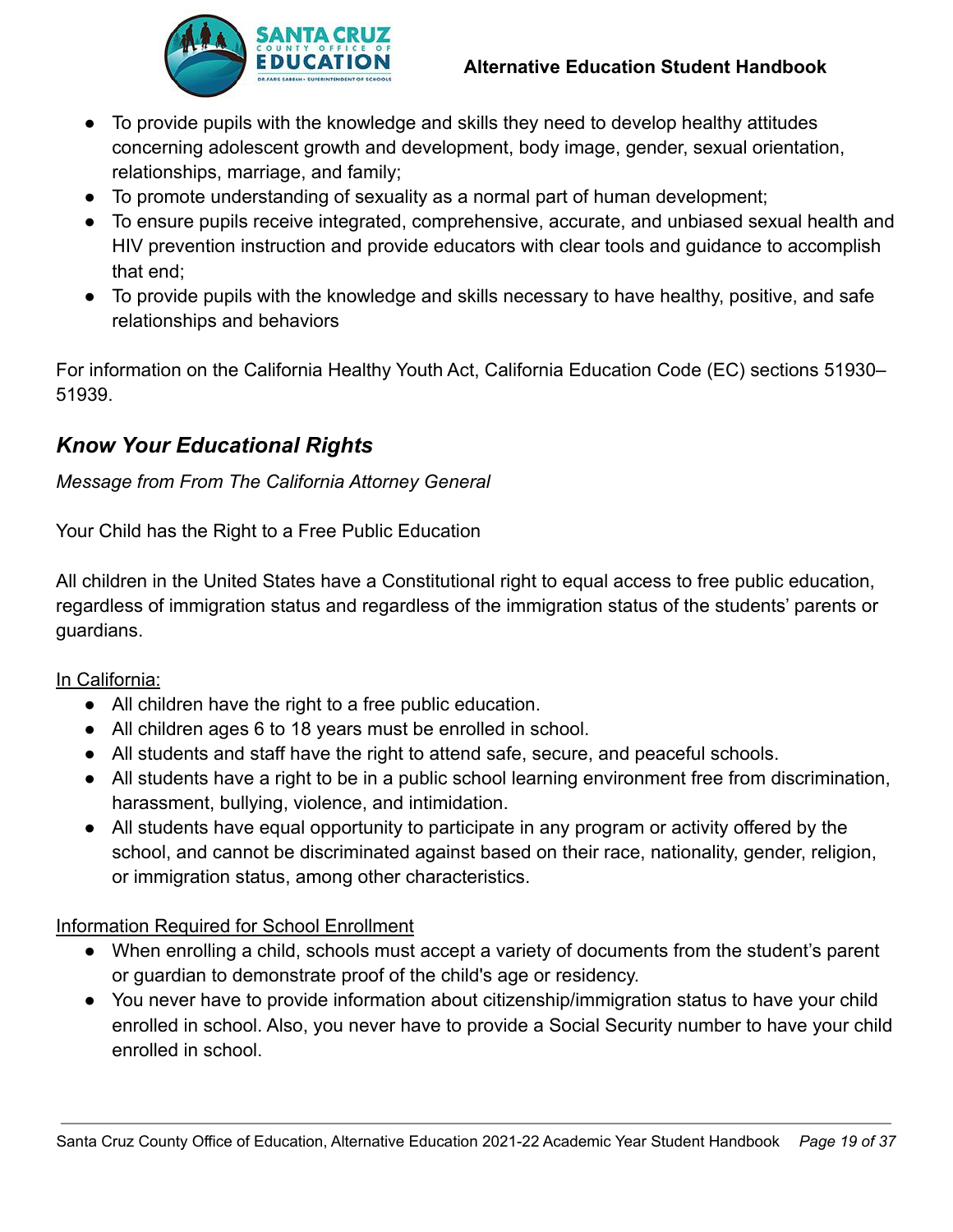

#### Confidentiality of Personal Information

- Federal and state laws protect student education records and personal information.
- These laws generally require that schools get written consent from parents or guardians before releasing student information, unless the release of information is for educational purposes, is already public, or is in response to a court order or subpoena.
- Some schools collect and provide publicly basic student "directory information." If they do, then each year, your child's school district must provide parents/guardians with written notice of the school's directory information policy, and let you know of your option to refuse release of your child's information in the directory.

## Family Safety Plans if You Are Detained or Deported

- You have the option to provide your child's school with emergency contact information, including the information of secondary contacts, to identify a trusted adult guardian who can care for your child in the event you are detained or deported.
- You have the option to complete a Caregiver's Authorization Affidavit or a Petition for Appointment of Temporary Guardian of the Person, which may enable a trusted adult the authority to make educational and medical decisions for your child.

## Right to File a Complaint

● Your child has the right to report a hate crime or file a complaint to the school district if he or she is discriminated against, harassed, intimidated, or bullied on the basis of his or her actual or perceived nationality, ethnicity, or immigration status.

For more information on resources for responding to immigration enforcement activities at California schools, or to file a complaint, please contact:

Bureau of Children's Justice California Attorney General's Office P.O. Box 944255 Sacramento, CA 94244-2550 Phone: (800) 952-5225 E-mail: BCJ@doj.ca.gov https://oag.ca.gov/bcj/complaint

The Attorney General's publications can be downloaded at: https://www.oag.ca.gov/bcj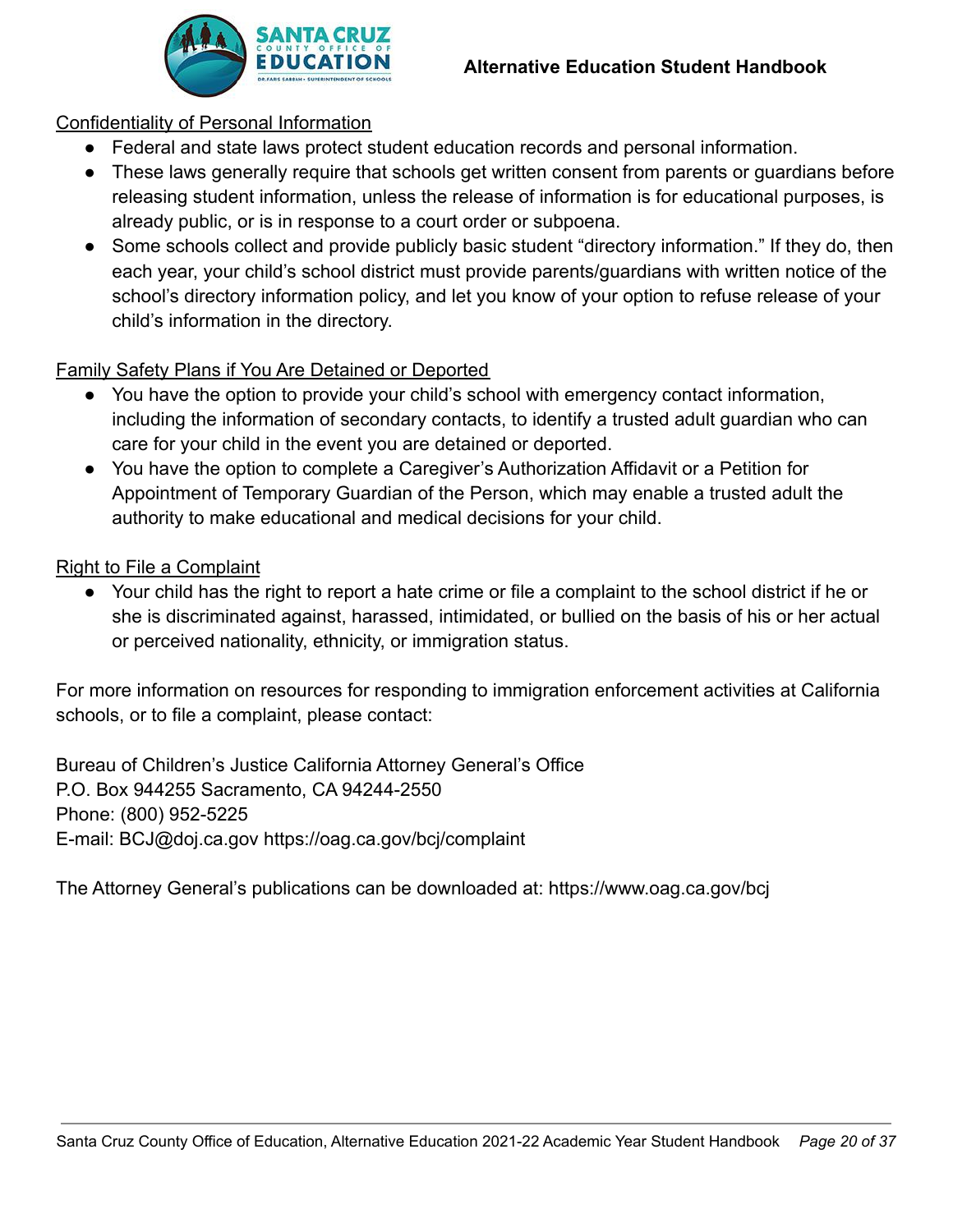

# <span id="page-20-0"></span>*Alternative Education Placement Agreement*

The Santa Cruz County Office of Education Alternative Education department and the parents/guardians of the students participating in activities, services, and programs funded by Title I, Part A of the Elementary and Secondary Education Act (ESEA) (participating children), agree that this agreement outlines how the parents/guardians, the entire school staff, and the students will share responsibility for improved student academic achievement and the means by which the school and parents/guardians will build and develop a partnership that will help children achieve California's high standards. This agreement is in effect during the school year 2021-2022. As partners, we agree to make a commitment to work together to carry out the following:

# **School Responsibilities**

## Alternative Education schools will:

- Provide high-quality curriculum and instruction in a supportive and effective learning environment that enables participating students to meet California's student academic achievement standards as follows:
- Staff will participate in professional development opportunities that improve teaching and learning and support the formation of partnerships with families and the community.
- Teachers will collaborate with one another regularly and participate in shared decision-making with other school staff and families for the benefit of students.
- Strategic use of data to assess student learning and appropriate adjustments to instruction and academic interventions.
- Provide rigorous and relevant curriculum and instruction centered around relationships.
- Communicate high expectations for every student.
- Motivate all students to learn.
- Staff are committed toward PBIS (Positive Behavioral Interventions and Supports) and Restorative Practices and will enforce school rules equitably and involve students in creating positive school site culture.
- Provide assistance to families on what they can do to support their student's learning.
- Respect the school, staff, students, and families.
- Hold family-teacher conferences and discuss this compact as it relates to the individual student's achievement.
- Individual Conferences as arranged by parents/guardians and teacher(s).
- Provide parents/guardians with frequent reports on their student's progress. Specifically, the school will provide reports as follows:
	- Quarterly report cards will be mailed home.
	- Teachers review grades with parents/guardians at conferences.
- Provide parents/guardians reasonable access to staff. Specifically, staff will be available for consultation as follows: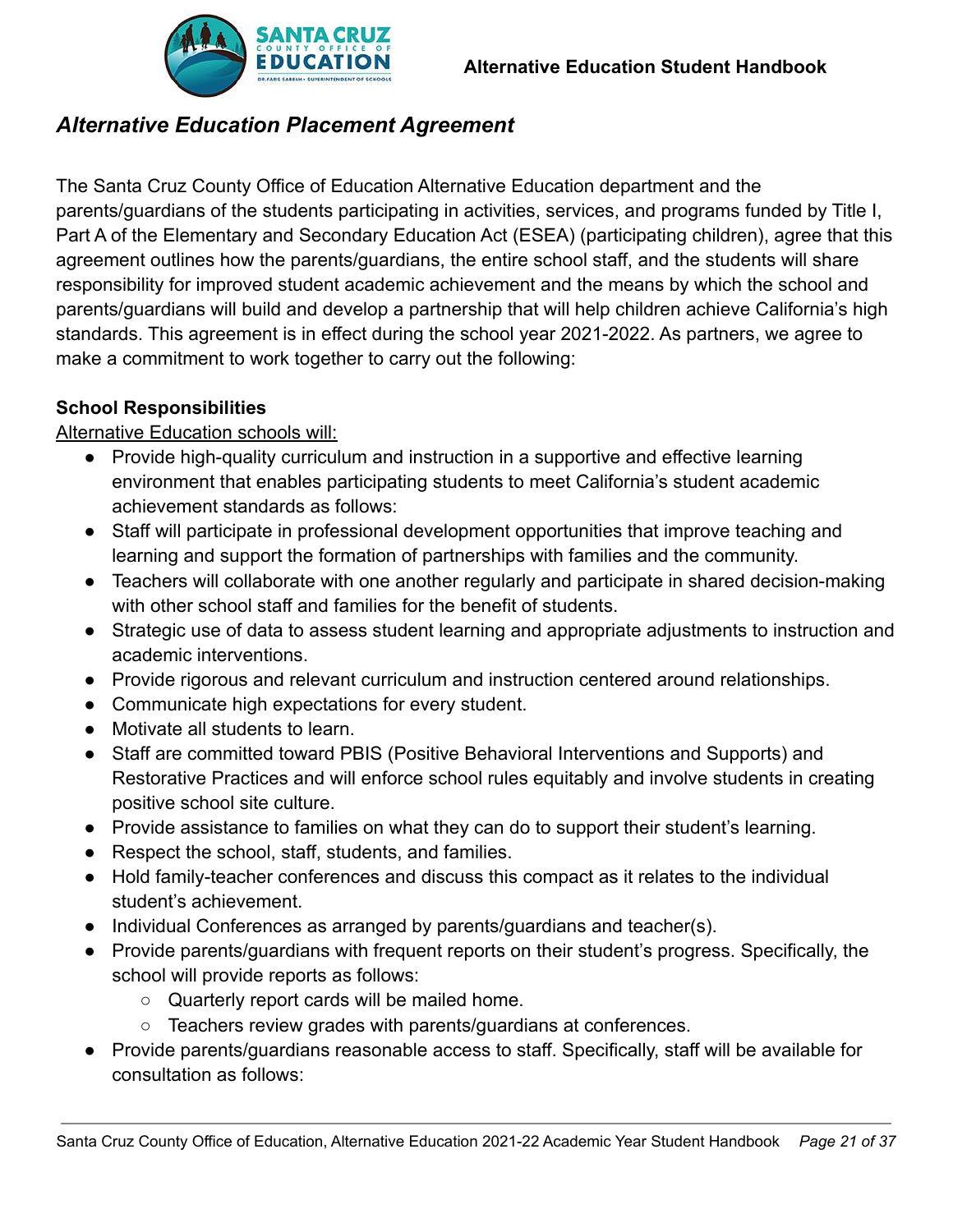

- Parents/guardians may reach out to teachers and administrators as needed by calling, emailing, or coming into the school personally to schedule a meeting.
- Site-specific addresses and important phone numbers are given to families at the time of enrollment, as well as orientation.

# **Parent/Legal Guardian/Caregiver Duties And Responsibilities**

A student's experience in Alternative Education will depend largely upon his/her own efforts; however, parent/legal guardian/caregiver cooperation will greatly enhance the likelihood of success. As a partner in your student's education we are asking you for the following:

- Make regular attendance at school your student's primary job.
- Send your student to school every school day except when he/she is ill.
- Contact the school office or teacher as soon as you know that your student will be late or is not coming to school.
- Send a written note to the school with your student on the first day of attendance following an absence.
- Send a doctor's note to school with your student for absences due to illness beyond three consecutive days.
- Require regular sleep hours.
- Be aware and provide for your student's transportation needs.
- Be aware and provide for your student's appropriate appearance and grooming.
- Schedule all appointments, including medical and dental, before or after school hours.
- If an appointment must be scheduled during school hours, please have your student attend school until the time of the appointment or attend school after the appointment concludes.
- Please have your student bring a signed/stamped doctor's note to school following any medical/dental appointment.
- Keep in contact with your student's teacher.
- Attend all meetings at the school site concerning your student.
- Continue to arrange and support services your student may be receiving outside the school setting such as counseling, medical monitoring, administration of medicine, etc.
- Make arrangements with the site administrator if you wish to visit your student's school site.

# <span id="page-21-0"></span>*Student Code of Conduct*

#### *Help Create an Inclusive, Safe and Supportive Classroom Culture:*

- Value *yourself*. Be honest and ethical. Act with integrity.
- Value *others*. Treat members of the school community and all visitors politely and kindly.
- Value *similarities and difference*
	- Learn from all people in the classroom, listen attentively even if you disagree, and discuss content respectfully.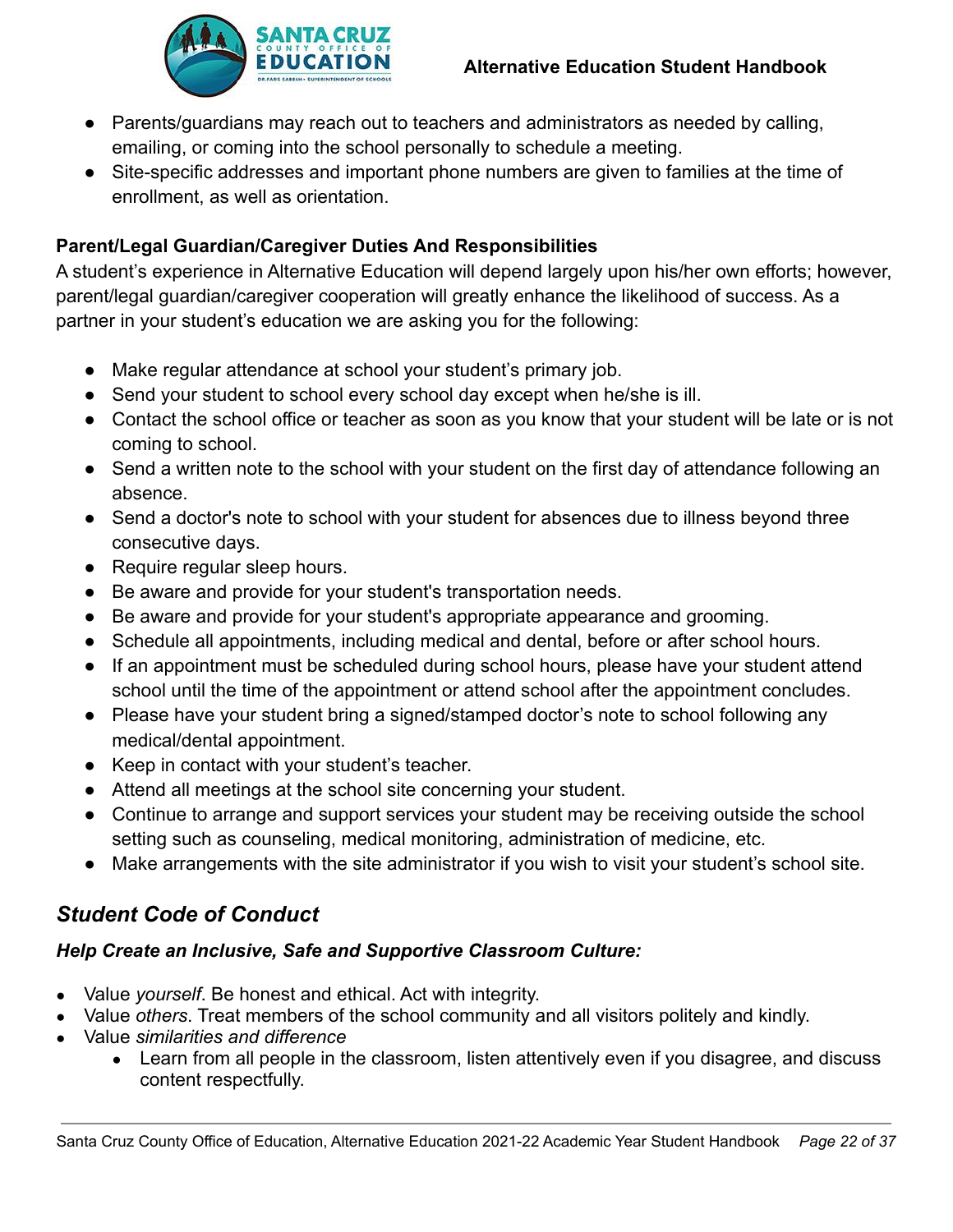

- Honor the ideas and opinions of others
- Offer to help other students, the teacher, and anyone else joining the class
- Be responsible and careful with property and belongings

# <span id="page-22-0"></span>*Academic Integrity Policy*

Alternative Education is committed to the academic, social, and ethical development of each member of our learning community. We feel that being academically honest strengthens a student's personal achievement and fosters trust between teacher and student, which is fundamental to the learning process. The functions of the academic integrity policy are to communicate the meaning and importance of intellectual honesty to all students, articulate and support the interest of the community in maintaining the highest standards of conduct in academic affairs, and to identify, sanction, and educate those who fail to live up to the stated expectation of the school community with regard to these standards.

## What is Academic Integrity?

The core values underlying and reflected in this academic integrity policy include the following:

- Academic honesty is demonstrated by students when the ideas and writing of others are properly cited, when students submit their own work for tests and assignments without unauthorized assistance, when students do not provide unauthorized assistance to others, and when students report their research or accomplishments accurately.
- Respect for others and the learning process to demonstrate academic honesty
- Trust in others to act with academic honesty as a positive community-building force in school.
- Responsibility is recognized by all to demonstrate their best effort to prepare and complete academic tasks.
- Fairness and equity are demonstrated so that every student can experience an academic environment that is free from injustices caused by any form of intellectual dishonesty.
- Integrity of all members of the school community as demonstrated by a commitment to academic honesty and support of our quest for authentic learning.

# What is Academic Dishonesty?

*Cheating* is defined as a dishonest violation of rules or giving or receiving unauthorized information in academic, extracurricular or other school work, so as to give an unfair advantage. Examples of cheating include, but are not limited to:

- Unpermitted collaboration on assigned work
- Unauthorized use of a cheat sheet, reference materials, or electronic resources
- Passing test or quiz information to other students
- Unauthorized use of previously administered assessment

*Plagiarism* is defined as using the words or ideas of another person as if they were your own words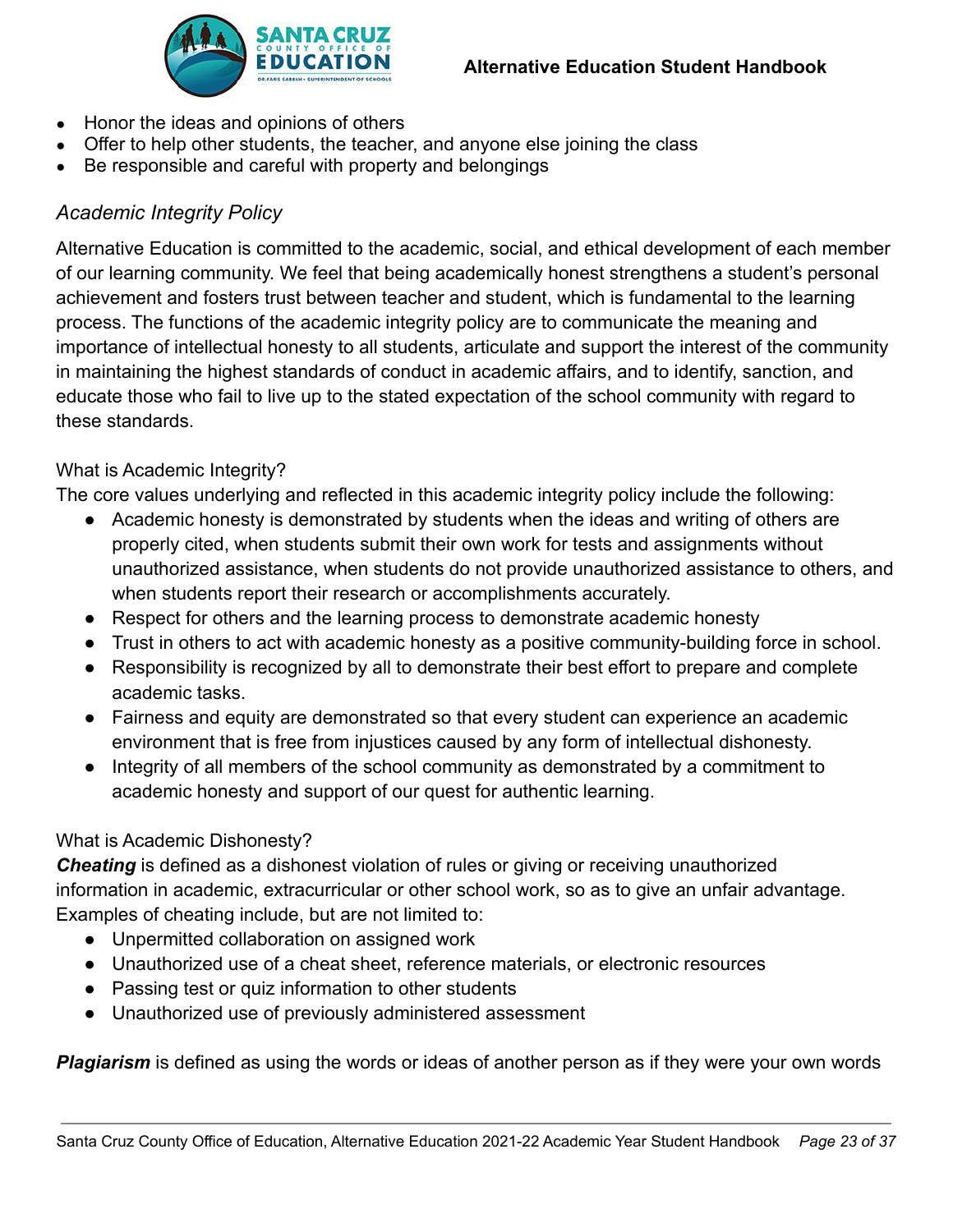

or ideas. Examples of plagiarism include, but are not limited to:

- Submitting a body of work created by another person
- Using another's words or ideas without proper citation
- Having another person complete work assigned to you

#### **Consequences**

An essential part of education is developing a sense of academic honesty and integrity. Consequences for infractions of our policy may include a Zero on the assignment or exam, parent/guardian notification, and/or meetings with school personnel.

#### <span id="page-23-0"></span>*Dress Code Policy*

Students should be dressed appropriately when they arrive at school. For safety reasons, and because school is a neutral place for positive learning, there are general guidelines that must be observed at school and on field trips.

- Clothing should be suitable for a school or work setting.
- Students should be prepared for a range of temperatures and bring clothing that will keep them comfortable.
- Clothing or jewelry with reference to drugs, alcohol, tobacco, violence, sexual or disrespectful language is not permitted.
- Clothing should cover all undergarments.
- Sports logos/teams are not permitted at school.
- Due to strong gang associations, solid red or solid blue clothing and accessories are prohibited
- Numbers with reference to gang affiliation or geographic areas are not permitted (including 831).

The above list is intended as a general guideline. Individual school sites have specific site policies, and determination of appropriate clothing is at the discrepancy of the individual site administrators.

# <span id="page-23-1"></span>*COVID-19 Safety Protocols*

Alternative Education follows protocols set forth by the Centers for Disease Control, The California Department of Health, and the local Santa Cruz Health Department. All students and staff must abide by all COVID-19 safety protocols to ensure a safe learning environment for all.

# <span id="page-23-2"></span>*Cellular Telephones Or Use Of Any Other Electronic Signaling Device*

Alternative Education schools allow students to possess and use electronic signaling and communication devices while on campus before school and after school. The student is responsible for the well-being of the electronic device they bring to school. Alternative Education is not responsible for any device that is lost, stolen or damaged at the school site. All electronic signaling and communication devices will be in the off mode and out of sight throughout instructional time,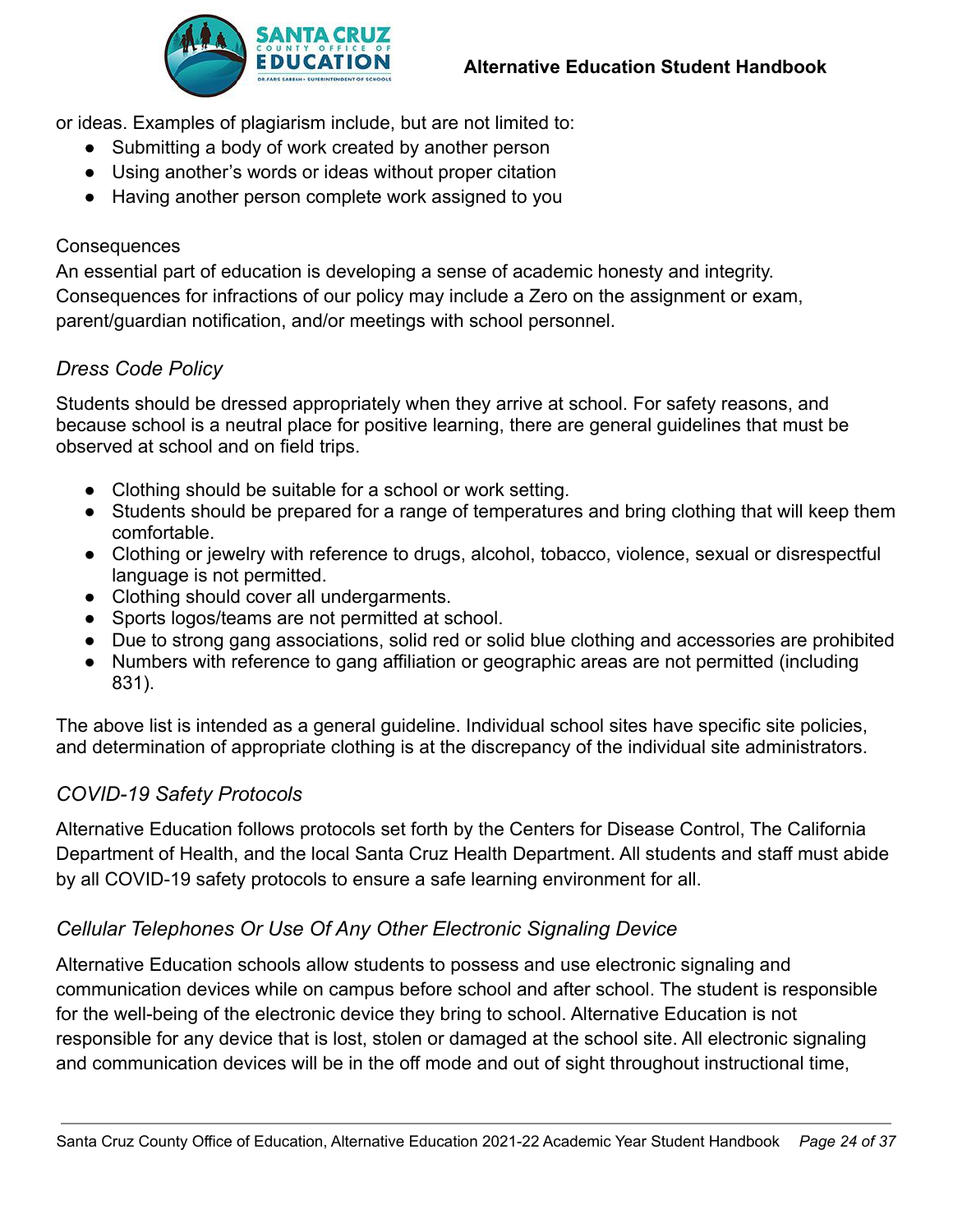

#### **Alternative Education Student Handbook**

school activities and the nutrition period. Except with prior consent for health reasons, students shall not use during school hours personal electronic signaling devices including, but not limited to pagers; cellular/digital telephones for voice usage, digital imaging, or text messaging or other mobile communications devices. E.C. 48901.5

<span id="page-24-0"></span>*ChromeBook Safety*

<span id="page-24-1"></span>*Student Internet Acceptable Use*

Refer to Appendix

# <span id="page-24-2"></span>*Student Success Team (SST)*

SST meetings are held for students and attended by parents/legal guardians/caregivers, teachers, counselors, site administrator, and other school personnel, for the purpose of creating the best educational behavioral plan for the student. This process of intervention focuses on an individual student's academic and behavioral progress through communication among all parties.

# <span id="page-24-3"></span>*Transportation*

Licensed students may drive to campus in registered and insured cars; however, students are not allowed to return to their car at breaks. Biking/skateboarding are not allowed on the school campus or in nearby park facilities unless the student first physically leaves the campus after dismissal time.

# <span id="page-24-4"></span>*Campus Visitors*

All Alternative Education schools are closed campuses. Only parents, guardians or other approved family members are allowed to accompany students to school.

#### <span id="page-24-5"></span>*Smoking/Drugs/Alcohol/Weapons*

All Santa Cruz County Office of Education schools and buildings are smoke-, drug- and alcohol-free locations

- Students are not permitted to smoke before, during, or after school while on school property or within designated distances from campus. Students are not to be in possession of smoking products.
- If a student comes to school under the influence, he/she may be sent home and parents will be contacted. Students may be required to participate in school-based counseling to keep the school placement.
- Weapons of any kind are not permitted at school, including any type of knives.

*Please note: student bags/backpacks are subject to search at any time by school staff. Students in violation of these policies may face suspension or other disciplinary action.*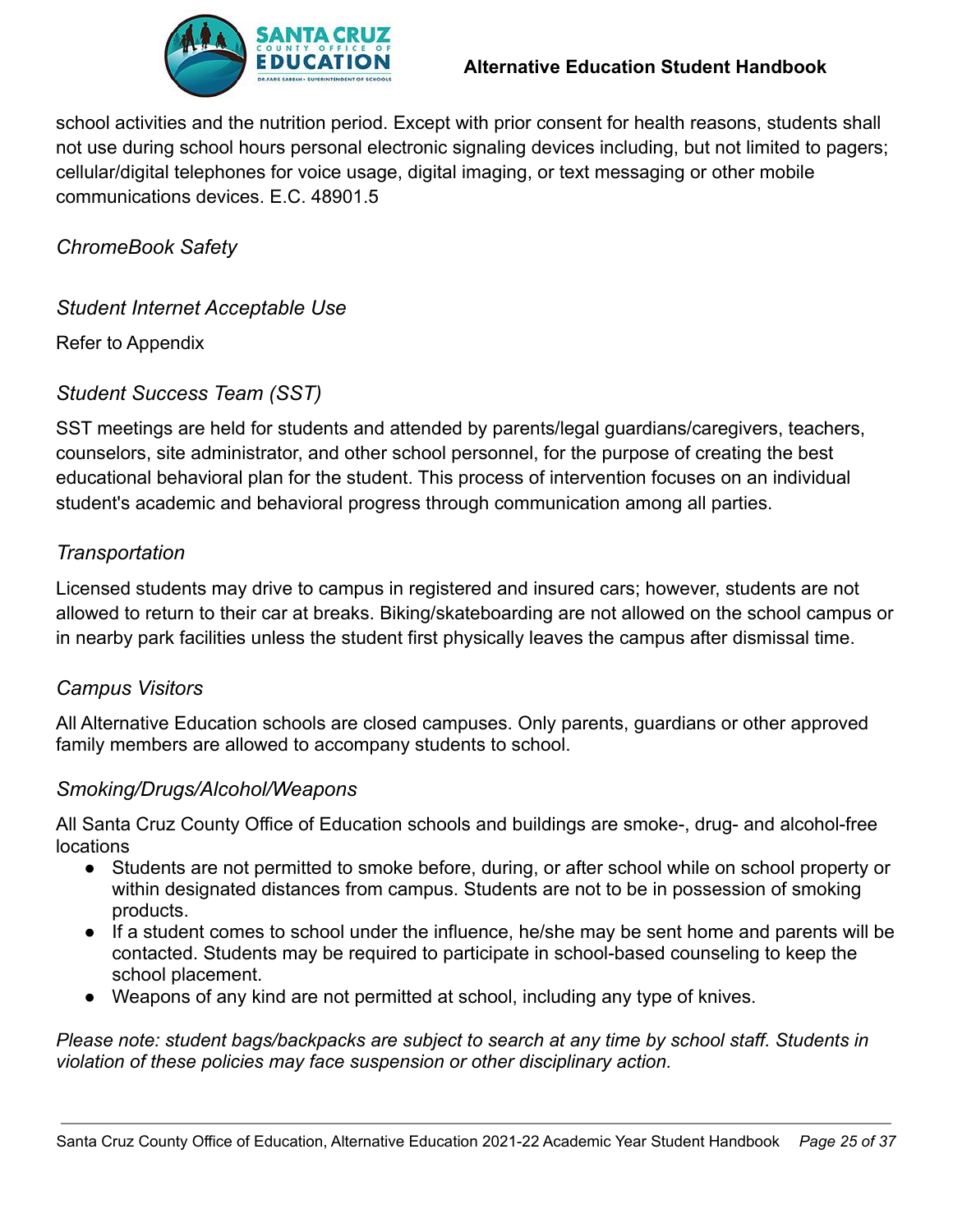

# <span id="page-25-0"></span>*Appendix*

## <span id="page-25-1"></span>*Chromebook Safety Agreement*

#### **Santa Cruz County Office of Education Chromebook Loaner Parent/Student Guidelines**

#### **1.0 Santa Cruz County Office of Education Chromebook Program**

Continuity of learning now requires students to use the Internet for research, publish work online, and interact and collaborate with others through virtual environments. This loaner program aims to support access to devices for students where school and home will be a connected learning environment. Our goal is to provide a learning environment that is authentic, engaging and innovative.This program is reserved for students who have limited to no access to devices at home.

#### **Parents and students must sign and return the Chromebook Parent/Student Agreement when a Chromebook is issued to students. Please review these Guidelines and the Chromebook Loaner Agreement form carefully.**

#### **2.0 Chromebook check-out & check-in**

- 2.1 Chromebooks will be checked out to a student through their @alted.net account.
- 2.2 Chromebooks will be checked back in at the end of the school year.

*Students who leave their program early or are unenrolled with Santa Cruz COE Alternative Education for any reason must return their individual school Chromebook immediately to their teacher or school staff.*

#### **3.0 Student Responsibility**

The Chromebook is school property and all users will follow this agreement and the Santa Cruz COE Acceptable Use Policy and Responsible Use of Technology Agreement.

- 3.1 Chromebooks must never be left visible in a car or any unsupervised area.
- 3.2 Students should always turn Sign Out of their @alted.net and secure their chromebooks after they are done working to protect their work and information.
- 3.3 Students are responsible for keeping their Chromebook *fully charged* and ready for school each day.
- 3.5 In cases where use of Chromebook has caused batteries to become discharged at times, students should connect their Chromebooks to a power outlet for connecting to their class.
- 3.6 Inappropriate media may not be used as a screensaver or background photo.
- 3.7 Students are expected to comply with trademark and copyright laws and all license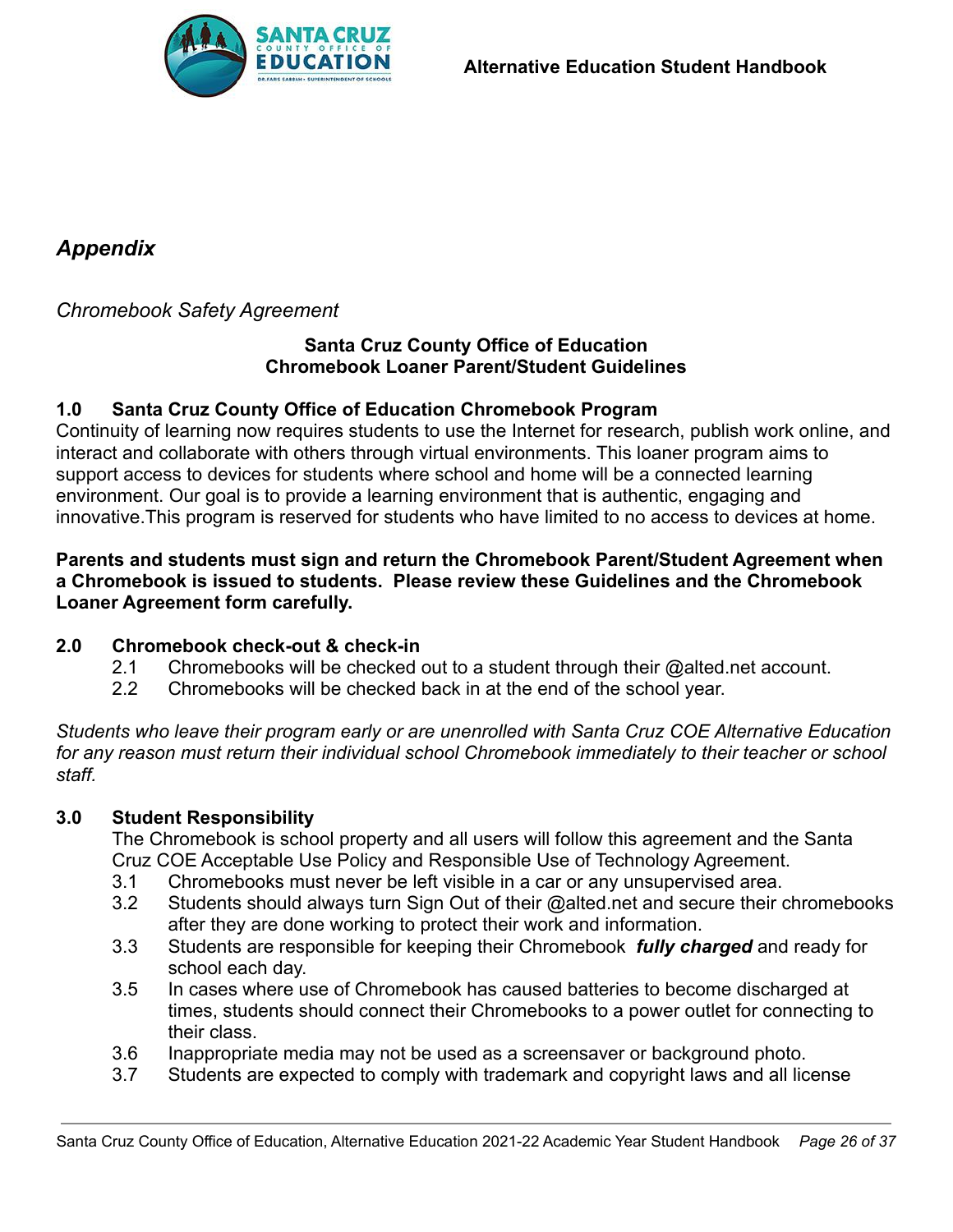

agreements.

#### **4.0 Student Care of Chromebook**

Students will be held responsible for maintaining their individual Chromebooks and keeping them in good working order.

- 4.1 Chromebooks must remain free of any writing, drawing, stickers, or labels that are not the property of the Santa Cruz COE.
- 4.2 Only use a clean, dry, soft cloth to clean screen, no cleansers or liquids of any type
- 4.3 Do not place weight on the top of the Chromebook when it is closed as this could break the screen.
- 4.4 Do not drink with uncovered cups while using the Chromebook. If any liquid gets into the Chromebook, please notify the school immediately.
- 4.5 Chromebooks that malfunction or are damaged must be reported to the school immediately.
- 4.6 Chromebooks that are stolen must be reported immediately to the teacher or school staff..

#### **5.0 Technical Information**

- 5.1 Students should use wireless network connectivity when off the school campus.
- 5.2 Students will not change the Chromebook settings, including network settings (exceptions include personal settings such as font size, brightness, etc.)
- 5.3 Students will not attempt to gain access to other student's accounts, files, and/or data.

#### **6.0 Parent Responsibility**

- 6.1 Talk to your children about values and the standards that your children should follow on the use of the Internet just as you do on the use of all media information sources such as television, telephones, movies, and radio.
- 6.2 Regularly monitor your child's use and activity to ensure only appropriate content is being accessed.

#### **7.0 Chromebook Damage/Loss/theft**

All Chromebooks will come with minor wear and tear.

- 7.1 Chromebooks that come in damaged or lost will result in an initial conversation with school staff and the student and/or parents. A replacement Chromebook will be issued for the first offense. Determination on continued access thereafter will be made on a case-by-case basis.
- 7.2 Chromebooks that malfunction must be reported to the school immediately. The County Office of Education will be responsible for repairing Chromebooks that malfunction.
- 7.3 In all cases of theft, vandalism, and other criminal acts, a police report, or in the case of a fire, a fire report MUST be filed by the parent. A copy of the police/fire report must be provided to the teacher or school staff.

#### **8.0 Chromebooks Security**

Chromebooks should be kept in secure areas while at home. Under no circumstances should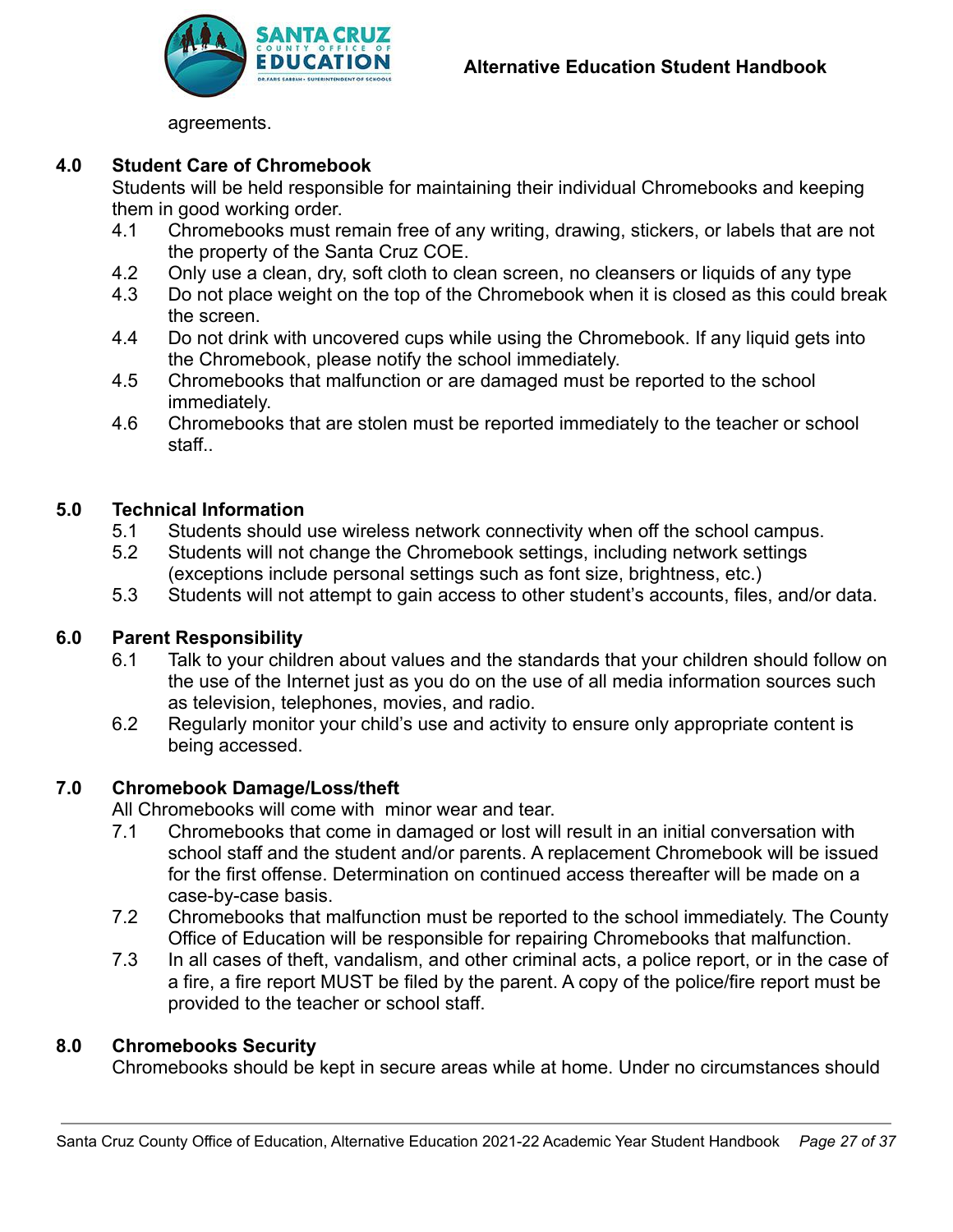

Chromebooks be left in unsupervised areas. Any Chromebook left in these areas is in danger of being damaged or stolen.

#### **9.0 Student Discipline**

If a student violates any part of the above policy, he/she will be subject to disciplinary action and consequences will include those referred to in the Acceptable Use Policy and below.

#### 9.1 **Consequences**

*Consequences will be issued based upon violation including, but not limited to:*

- *● Loss of device access*
- *● Parent conference*
- *● Limited content access to device*

#### <span id="page-27-0"></span>*Internet Use Agreement*

#### **STUDENT USE OF TECHNOLOGY**

The Governing Board intends that technological resources provided by the district be used in a safe and responsible manner in support of the instructional program and for the advancement of student learning. All students using these resources shall receive instruction in their proper and appropriate use.

*(cf. 0440 - District Technology Plan) (cf. 1113 - District and School Websites) (cf. 1114 - District-Sponsored Social Media) (cf. 4040 - Employee Use of Technology) (cf. 6163.1 - Library Media Centers)*

Teachers, administrators, and/or library media specialists are expected to review the technological resources and online sites that will be used in the classroom or assigned to students in order to ensure that they are appropriate for the intended purpose and the age of the students.

The Superintendent or designee shall notify students and parents/guardians about authorized uses of district technology, user obligations and responsibilities, and consequences for unauthorized use and/or unlawful activities in accordance with this Board policy and the district's Responsible Use Agreement.

*District technology* includes, but is not limited to, computers, the district's computer network including servers and wireless computer networking technology (wi-fi), the Internet, email, USB drives, wireless access points (routers), tablet computers, smartphones and smart devices, telephones, cellular telephones, personal digital assistants, pagers, MP3 players, wearable technology, any wireless communication device including emergency radios, and/or future technological innovations, whether accessed on or off site or through district-owned or personally owned equipment or devices.

Before a student is authorized to use district technology, the student and his/her parent/guardian shall return acknowledgement with their student the Responsible Use Agreement. In that agreement, the parent/guardian shall agree not to hold the district or any district staff responsible for the failure of any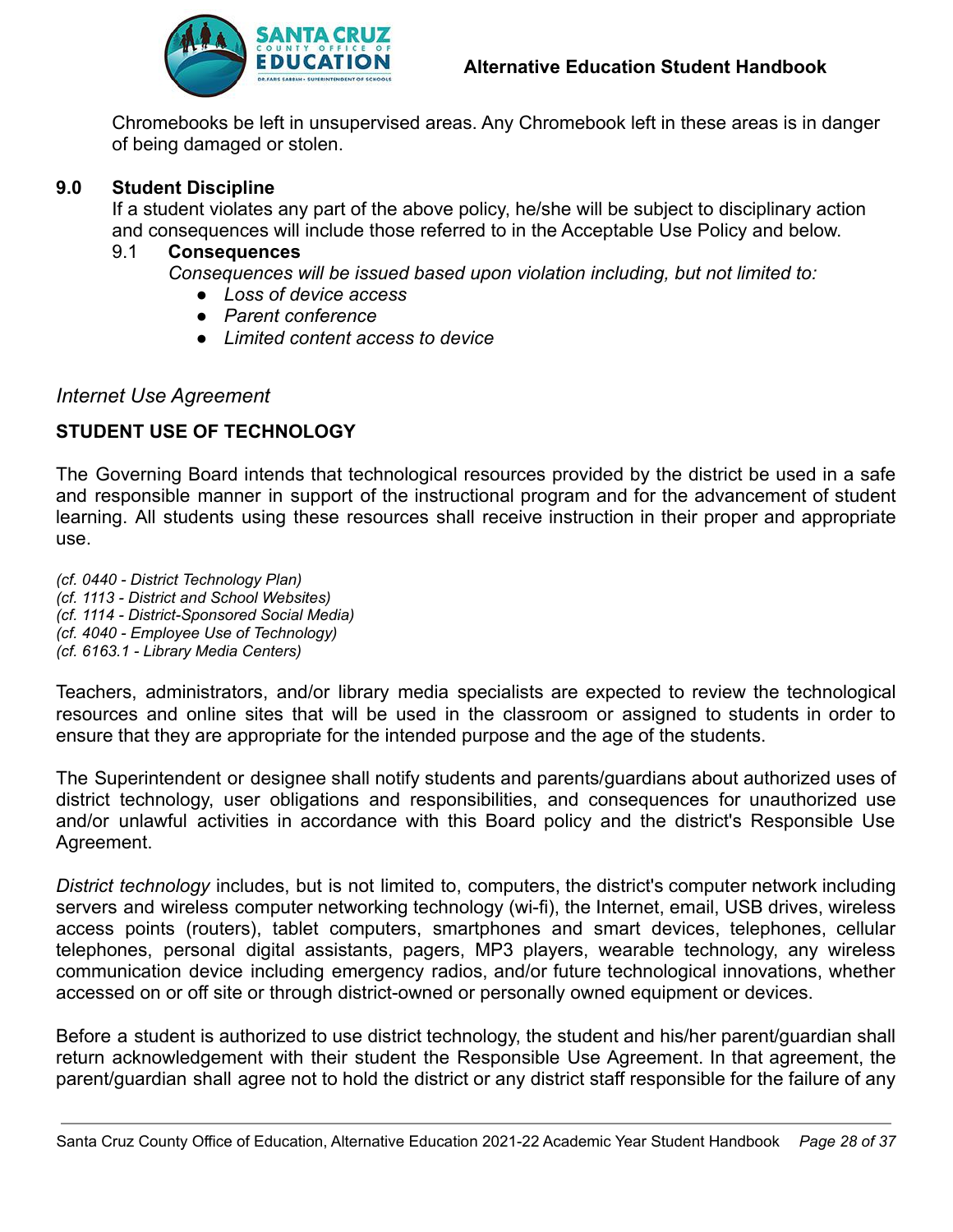

technology protection measures or user mistakes or negligence and shall agree to indemnify and hold harmless the district and district staff for any damages or costs incurred.

*(cf. 6162.6 - Use of Copyrighted Materials)*

#### **STUDENT USE OF TECHNOLOGY** (continued)

The district reserves the right to monitor student use of technology within the jurisdiction of the district without advance notice or consent. Students shall be informed that their use of district technology, including, but not limited to, computer files, email, text messages, instant messaging, and other electronic communications, is not private and may be accessed by the district for the purpose of ensuring proper use. Students have no reasonable expectation of privacy in use of the district technology. Students' personally owned devices shall not be searched except in cases where there is a reasonable suspicion, based on specific and objective facts, that the search will uncover evidence of a violation of law, district policy, or school rules.

#### *(cf. 5145.12 - Search and Seizure)*

The Superintendent or designee may gather and maintain information pertaining directly to school safety or student safety from the social media activity of any district student in accordance with Education Code 49073.6 and BP/AR 5125 - Student Records.

#### *(cf. 5125 - Student Records)*

Whenever a student is found to have violated Board policy or the district's Responsible Use Agreement, the principal or designee may cancel or limit a student's user privileges or increase supervision of the student's use of the district's equipment and other technological resources, as appropriate. Inappropriate use also may result in disciplinary action and/or legal action in accordance with law and Board policy.

*(cf. 5125.2 - Withholding Grades, Diploma or Transcripts) (cf. 5144 - Discipline) (cf. 5144.1 - Suspension and Expulsion/Due Process) (cf. 5144.2 - Suspension and Expulsion/Due Process (Students with Disabilities))*

The Superintendent or designee, with input from students and appropriate staff, shall regularly review and update procedures to enhance the safety and security of students using district technology and to help ensure that the district adapts to changing technologies and circumstances.

#### **Internet Safety**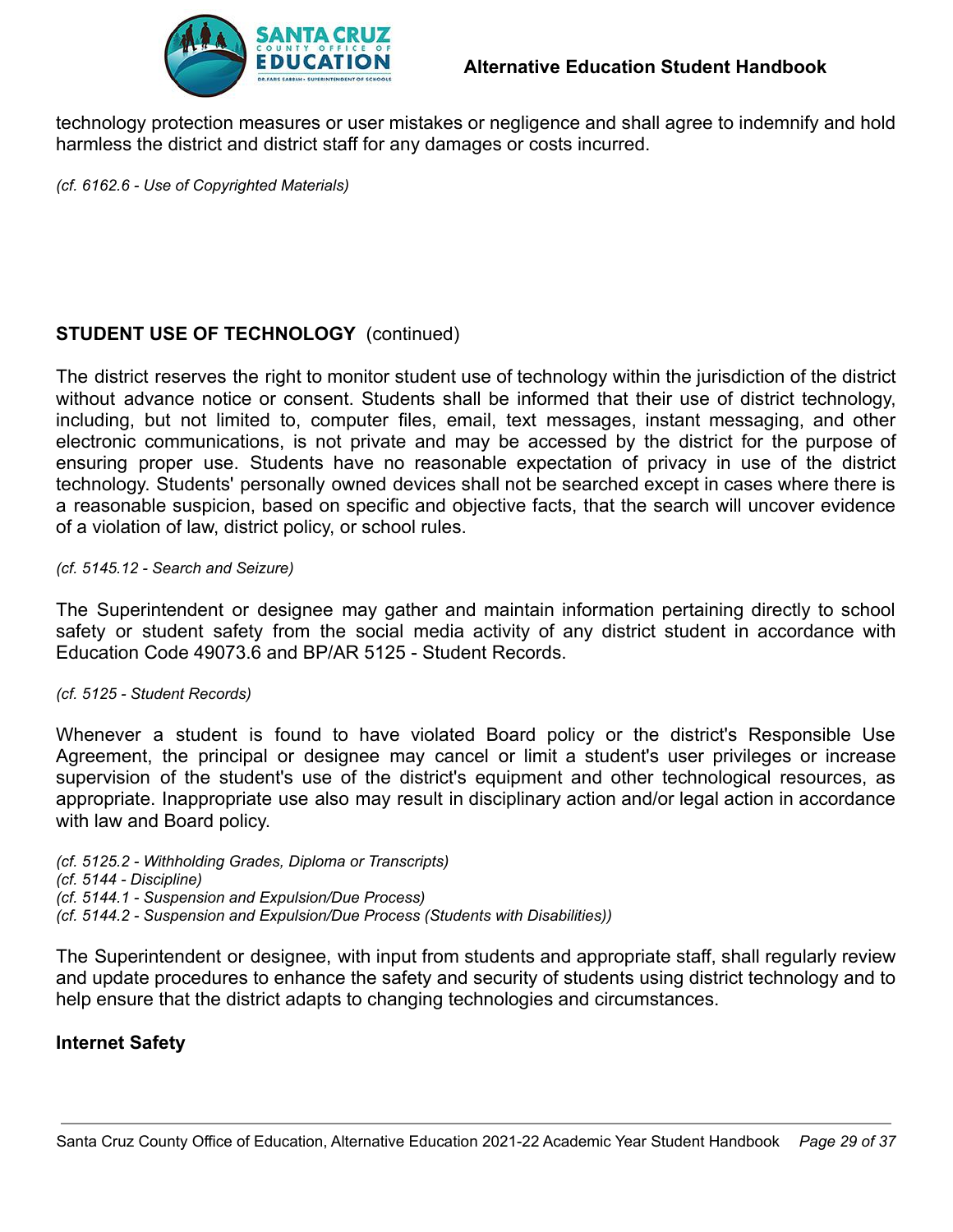

The Superintendent or designee shall ensure that all district computers with Internet access have a technology protection measure that protects against access to visual depictions that are obscene, child pornography, or harmful to minors and that the operation of such measures is enforced. (20 USC 7131; 47 USC 254; 47 CFR 54.520)

# **STUDENT USE OF TECHNOLOGY** (continued)

To reinforce these measures, the Superintendent or designee shall implement rules and procedures designed to restrict students' access to harmful or inappropriate matter on the Internet and to ensure that students do not engage in unauthorized or unlawful online activities.

*Harmful matter* includes matter, taken as a whole, which to the average person, applying contemporary statewide standards, appeals to the prurient interest and is matter which depicts or describes, in a patently offensive way, sexual and/or violent conduct and which lacks serious literary, artistic, political, or scientific value for minors.

The district's Responsible Use Agreement shall establish expectations for appropriate student conduct when using the Internet or other forms of electronic communication, including, but not limited to, prohibitions against:

1. Accessing, posting, submitting, publishing, or displaying harmful or inappropriate matter that is threatening, obscene, disruptive, or sexually explicit, or that could be construed as harassment or disparagement of others based on their race/ethnicity, national origin, sex, gender, sexual orientation, age, disability, religion, or political beliefs

*(cf. 5131 - Conduct)*

*(cf. 5131.2 - Bullying)*

*(cf. 5145.3 - Nondiscrimination/Harassment)*

*(cf. 5145.7 - Sexual and Gender-based Harassment)*

*(cf. 5145.9 - Hate-Motivated Behavior)*

- 2. Intentionally uploading, downloading, or creating computer viruses and/or maliciously attempting to harm or destroy district equipment or materials or manipulate the data of any other user, including so-called "hacking"
- 3. Distributing personal identification information, including the name, address, telephone number, Social Security number, or other personally identifiable information, of another student, staff member, or other person with the intent to threaten, intimidate, harass, or ridicule that person

The Superintendent or designee shall provide age-appropriate instruction regarding safe and appropriate behavior on social networking sites, chat rooms, and other Internet services. Such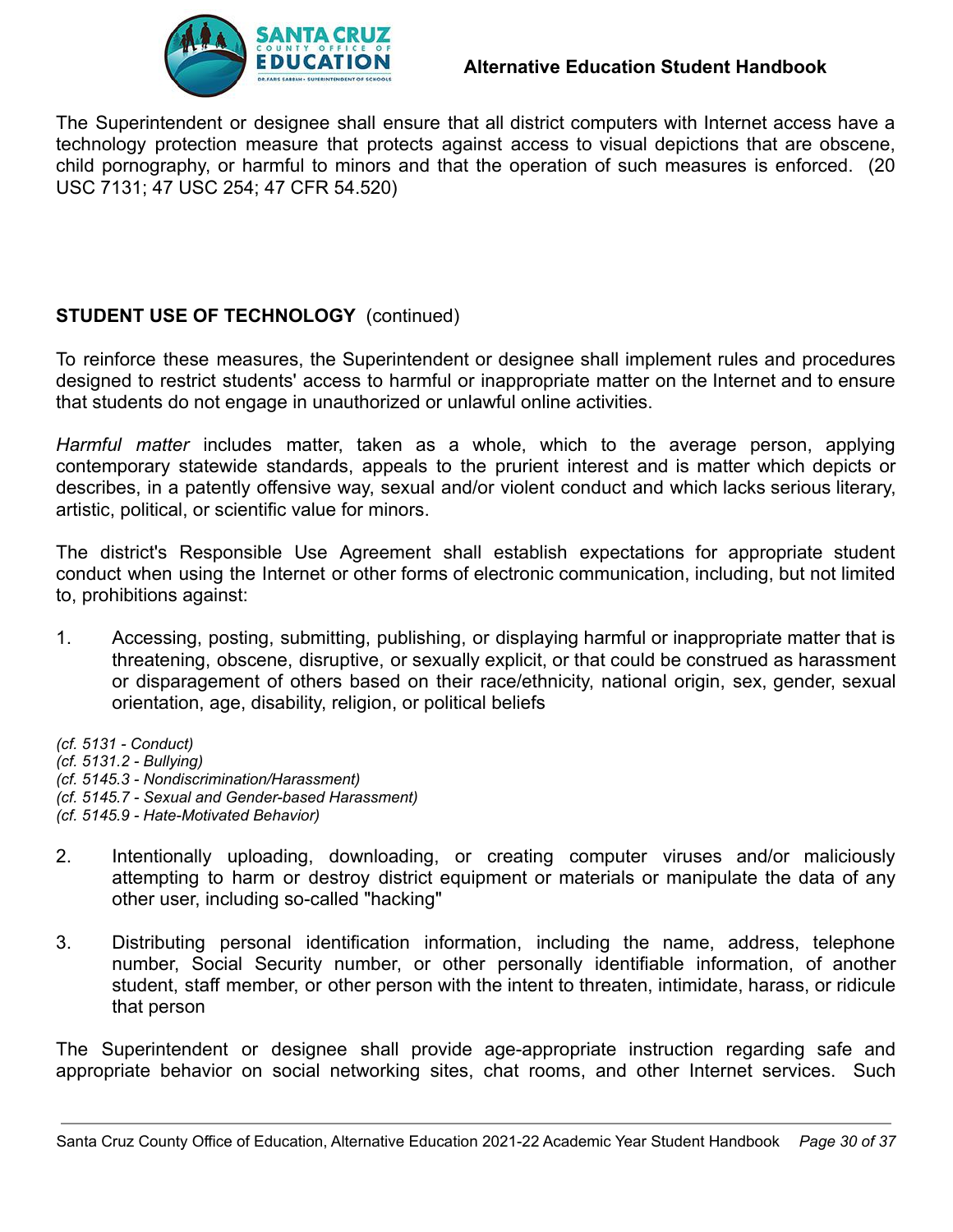

#### **Alternative Education Student Handbook**

instruction shall include, but not be limited to, the dangers of posting one's own personal identification information online, misrepresentation by online predators, how to report inappropriate or offensive content or threats, behaviors that constitute cyberbullying, and how to respond when subjected to cyberbullying.

*Legal Reference: (see next page)*

#### **STUDENT USE OF TECHNOLOGY** (continued)

*Legal Reference:*

*EDUCATION CODE 49073.6 Student records; social media 51006 Computer education and resources 51007 Programs to strengthen technological skills 60044 Prohibited instructional materials PENAL CODE 313 Harmful matter 502 Computer crimes, remedies 632 Eavesdropping on or recording confidential communications 653.2 Electronic communication devices, threats to safety UNITED STATES CODE, TITLE 15 6501-6506 Children's Online Privacy Protection Act UNITED STATES CODE, TITLE 20 7101-7122 Student Support and Academic Enrichment Grants 7131 Internet safety UNITED STATES CODE, TITLE 47 254 Universal service discounts (E-rate) CODE OF FEDERAL REGULATIONS, TITLE 16 312.1-312.12 Children's Online Privacy Protection Act CODE OF FEDERAL REGULATIONS, TITLE 47 54.520 Internet safety policy and technology protection measures, E-rate discounts COURT DECISIONS New Jersey v. T.L.O., (1985) 469 U.S. 325*

*Management Resources:*

*CSBA PUBLICATIONS Cyberbullying: Policy Considerations for Boards, Policy Brief, July 2007 FEDERAL TRADE COMMISSION PUBLICATIONS How to Protect Kids' Privacy Online: A Guide for Teachers, December 2000 WEB SITES CSBA: http://www.csba.org American Library Association: http://www.ala.org California Coalition for Children's Internet Safety: http://www.cybersafety.ca.gov Center for Safe and Responsible Internet Use: http://csriu.org Federal Communications Commission: http://www.fcc.gov Federal Trade Commission, Children's Online Privacy Protection: http://www.ftc.gov/privacy/privacyinitiatives/childrens.html U.S. Department of Education: http://www.ed.gov*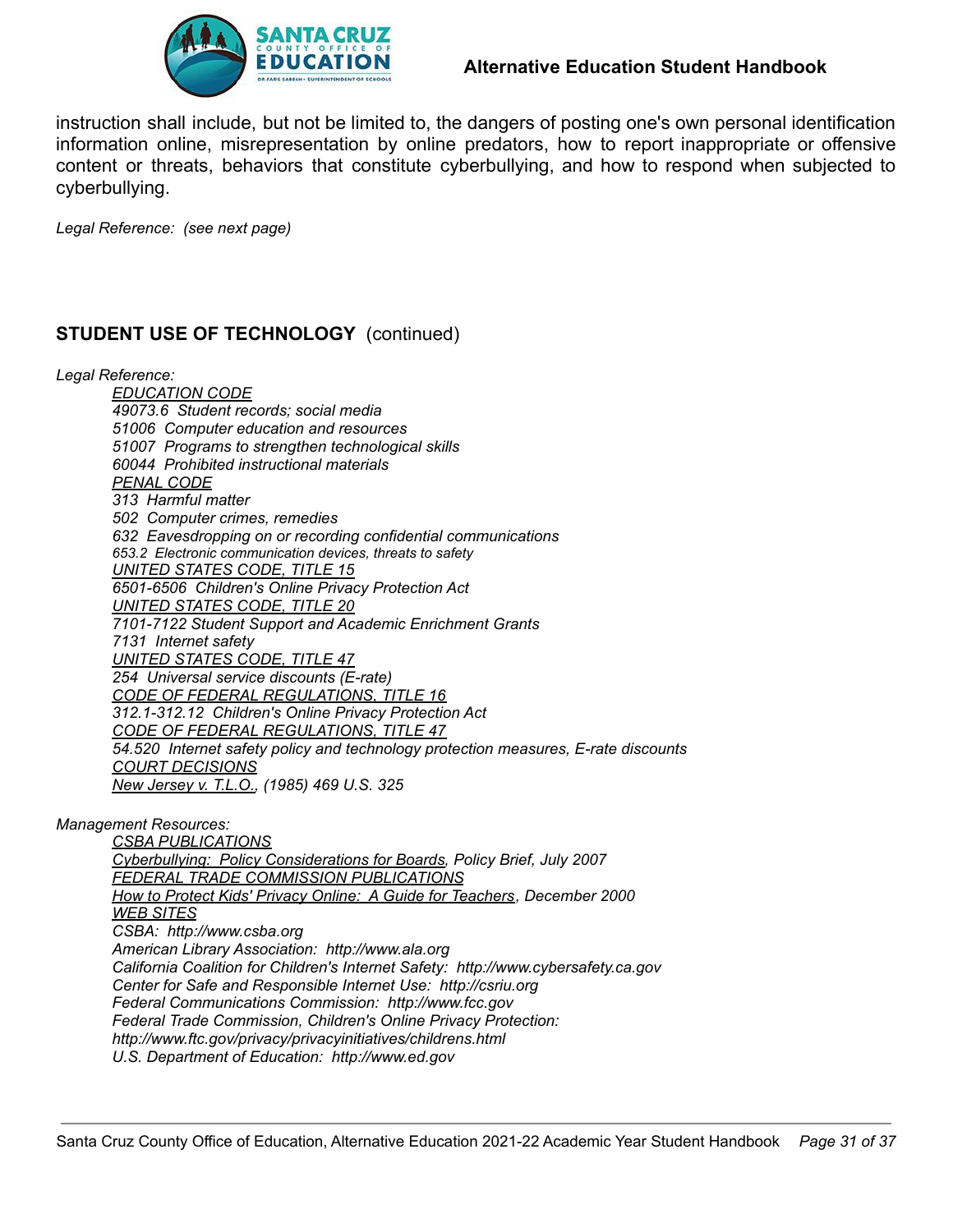

#### Policy **SANTA CRUZ COUNTY OFFICE OF EDUCATION** adopted: Santa Cruz, California **Instruction** E 6163.4(a)

## **STUDENT USE OF TECHNOLOGY**

## **RESPONSIBLE USE OF TECHNOLOGY**

Dear Parent/Guardian,

Santa Cruz County Office of Education's mission is to provide an excellent education for all students. To achieve this, we capitalize upon a unique partnership among teachers, support staff, parents, and community and create powerful learning opportunities that challenge all students to: meet the District's standards of excellence, become ethical leaders in school and community, and make positive contributions to a diverse and changing world.

As the world changes, access to a technological suite of tools is consistently utilized to promote literacy, encourage critical thinking, as well as obtain the collaboration skills required of a future ready learner. This infusion of technology is shifting the way teachers teach and students learn. Supporting the diverse learning needs of our students is recognized as a key element to students achieving academic success. The effective use of technology is an integral part of this. It should help build depth to learning in a manner that all students can access. As students learn to use these tools effectively and ethically, and as they are exposed to a variety of inquiry based activities, guided by their teachers, they then become prepared with the skills and knowledge to make positive contributions to the world.

To assist students with these skills, the Santa Cruz COE has equipped each student with a Gsuite for Education (GoogleEDU) Account where students have access to safe and secure online accounts that are compliant to all federal privacy laws. These accounts provide students access to the following significant tools:

- Learning Management System (Google Classroom)
- Email communication tool ability to communicate with teachers and peers
- Office Productivity (Word processing, spreadsheets, multimedia presentations, and drawing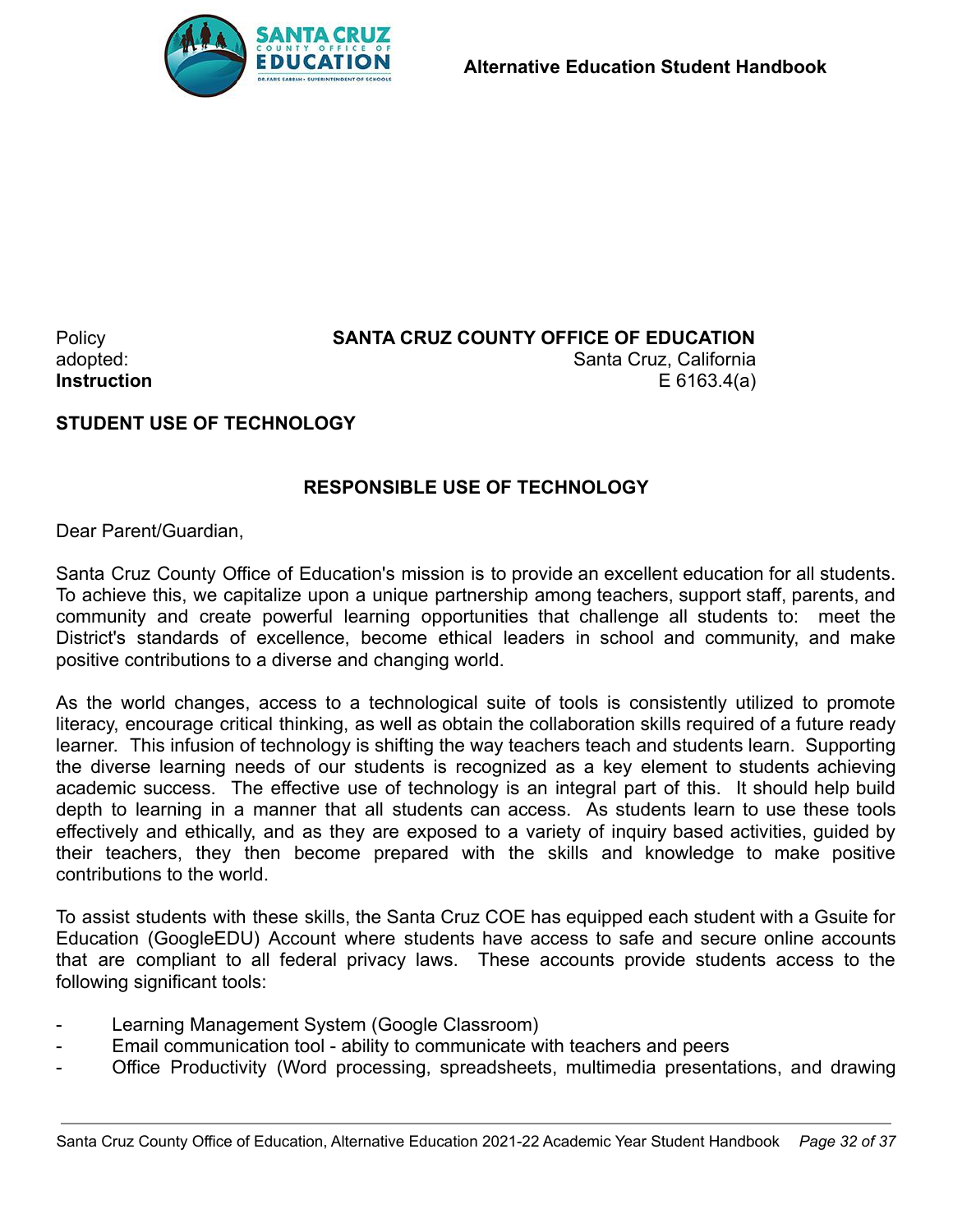tools)

- Calendar
- Websites and Digital Portfolios
- Online assignment submission
- Automation tools such as collaborative bookmarking of research

These core applications allow for accessibility in school, at home, at the library, and anywhere else there in internet access.

E 6163.4(b)

#### **STUDENT USE OF TECHNOLOGY** (continued)

Students may also be asked to utilize their secure G Suite account for instructional and appropriate third-party application for single-sign-on access. Student accounts can be monitored and accessed by administrators at any time. Teachers also have access to monitor their online files, websites, and emails. We encourage you to talk to their children about effective online behavior citizenry as well the applications they are currently using in their classes. If you would like to discuss any of these applications and/or you would like to opt-out and discuss alternative ways to access assignments you may contact Assistant Superintendent.

Santa Cruz County Office of Education community works to ensure technology is vetted and meets standards aligned to the following laws with the ultimate goal of keeping students safe:

- The Family Educational Rights and Privacy Act (FERPA)
- Children's Online Privacy Protection Act (COPPA)
- Children's Internet Protection Act (CIPA)
- Protection of Pupil Rights Amendment (PPRA)
- Student Online Personal Information Protection Act (SOPIPA)
- AB1584

Learn more about Federal student privacy laws and/or California specific student privacy.

With all the content filters, laws, and safeguards in place, the District cannot guarantee that students will not access inappropriate materials either accidentally or due to misuse.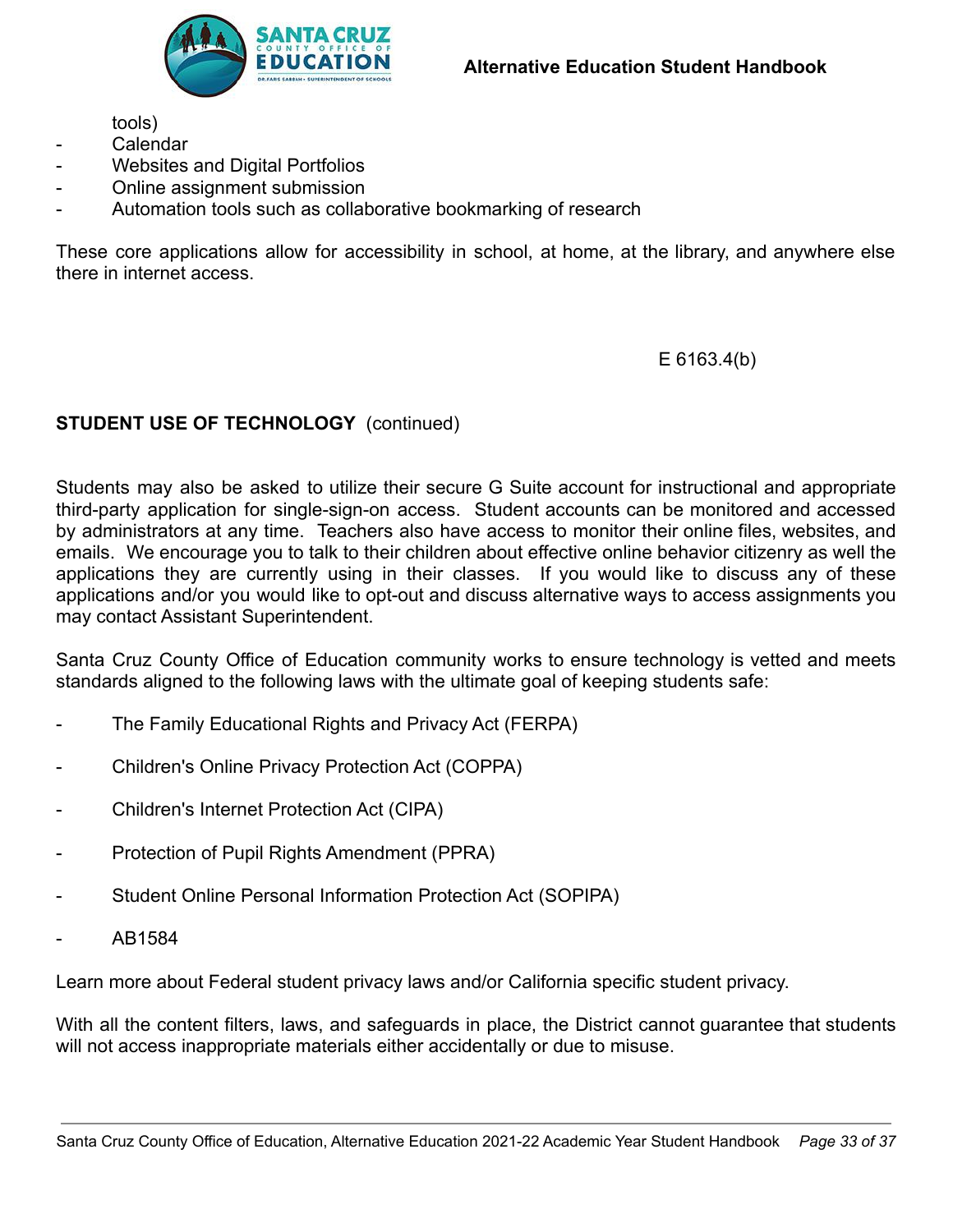

Santa Cruz County Office of Education recommends initiating conversations with your student in regards to all aspects of technology and digital information including:

- Internet Safety
- Digital Footprint and Reputation
- Privacy and Security
- Self-image and Identity
- Relationships and Communication

E 6163.4(c)

#### **STUDENT USE OF TECHNOLOGY** (continued)

- Information Literacy
- Cyber-bullying
- Creative Credit and Copyright

Common Sense Media provides many resources, tips, guides, media reviews, and research related to students' technology use and access to media. We encourage you to peruse the site.

The partnership between parents, students and teachers is vital in supporting an environment of rich learning experience. Therefore, we ask that you read the Agreement for Technology Use together with your students. You will be asked to mark off that you and your student will follow the rules on your registration form.

Select the appropriate Agreement below to review with your child:

- Agreement for Technology Use TK-5
- Agreement for Technology Use 6-12

#### **Agreement for Technology Use - 6-12**

It is important to use technology tools at school responsibly and in the way my teacher has demonstrated. I also understand that I am a member of the 6-12 community and my actions must represent a citizen who demonstrates Collaboration, Integrity, and Respect towards all individuals and property. I understand that my use of school technology is a privilege, not a right, and the school can withdraw this privilege if I violate this Technology Use Agreement or other District rules regarding using the District's technology tools and services.

1. I understand that technology is to be used for educational purposes only.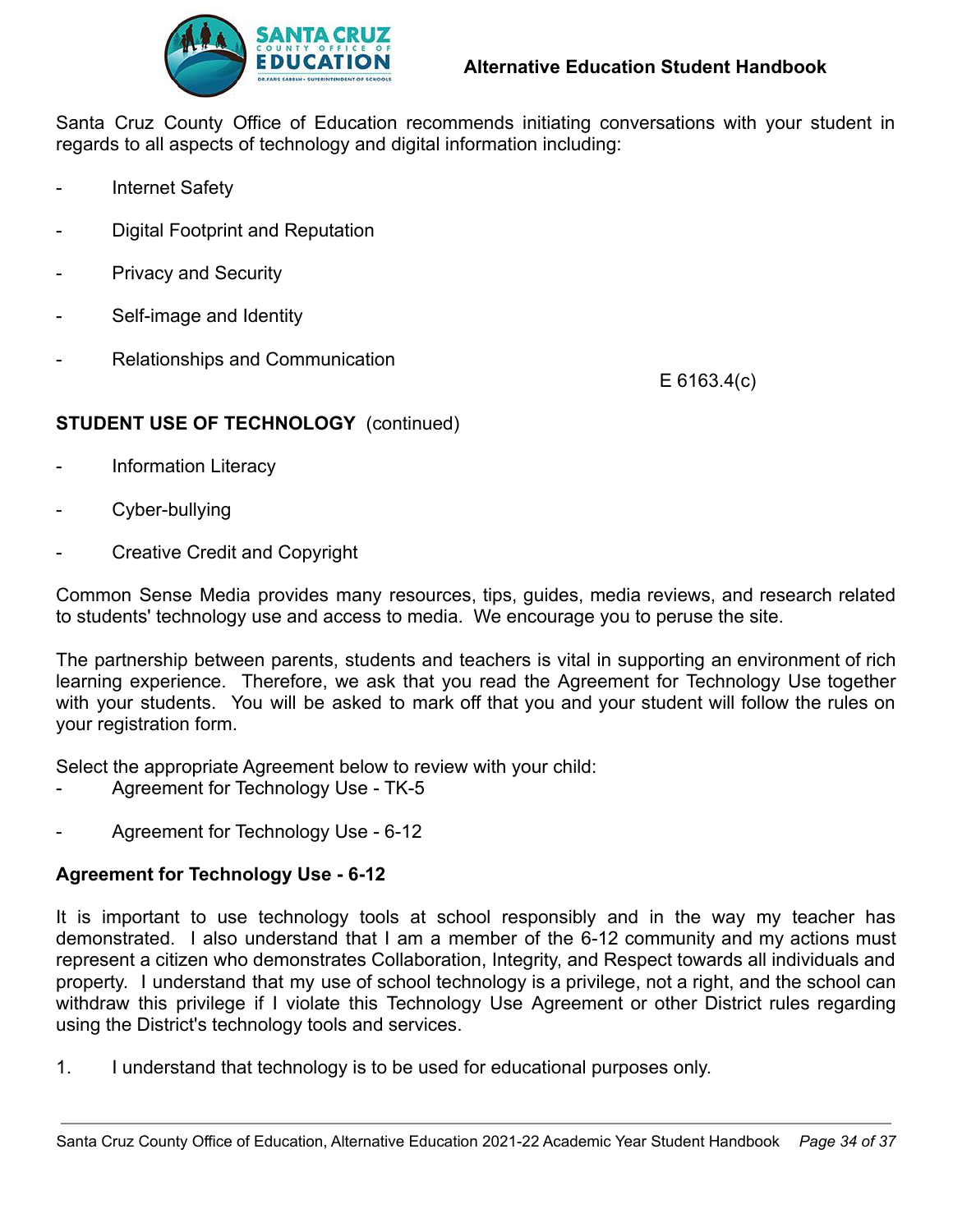

- 2. I will treat all technology (computers, tablets, Chromebooks, etc.) with care and to make sure they do not become damaged.
- 3. I will return all technology to the district as I understand that the technology equipment and systems belong to the District. The District can and may review any material developed, viewed, or shared.
- 4. I will not change or tamper with any of the school equipment or systems. This can include settings, software, downloads, hardware, etc.
- 5. I will use my own computer on the school's wireless network as if it were a school loaned device (if allowed).

E 6163.4(d)

#### **STUDENT USE OF TECHNOLOGY** (continued)

- 6. I will only represent myself in the digital world, and I will only use my account.
- 7. I will only work on the programs and websites that are appropriate and beneficial for the school setting.
- 8. I will keep passwords private only to myself, my parents, and teachers.
- 9. I will use my online accounts and all other equipment for schoolwork only.
- 10. I will be respectful to teachers and peers by making eye-contact and putting the device down/away when being requested.
- 11. I will regularly use digital communication tools that my teacher(s) specify.
- 12. I will use respectful language in my communications in all areas: verbal, blogs, online documents, websites, videos, emails, etc.
- 13. I will keep myself and my family and friends safe by only publishing non-identifiable information about myself or others and not posting items such as full names, phone numbers, pictures, addresses, itineraries, events, etc. unless applicable for post-secondary admissions.
- 14. I will only send, store, or access appropriate and legal materials.
- 15. I will write essays, reports, etc. with my original thoughts and I will properly cite any information I receive from other sources including images, videos, and other multimedia.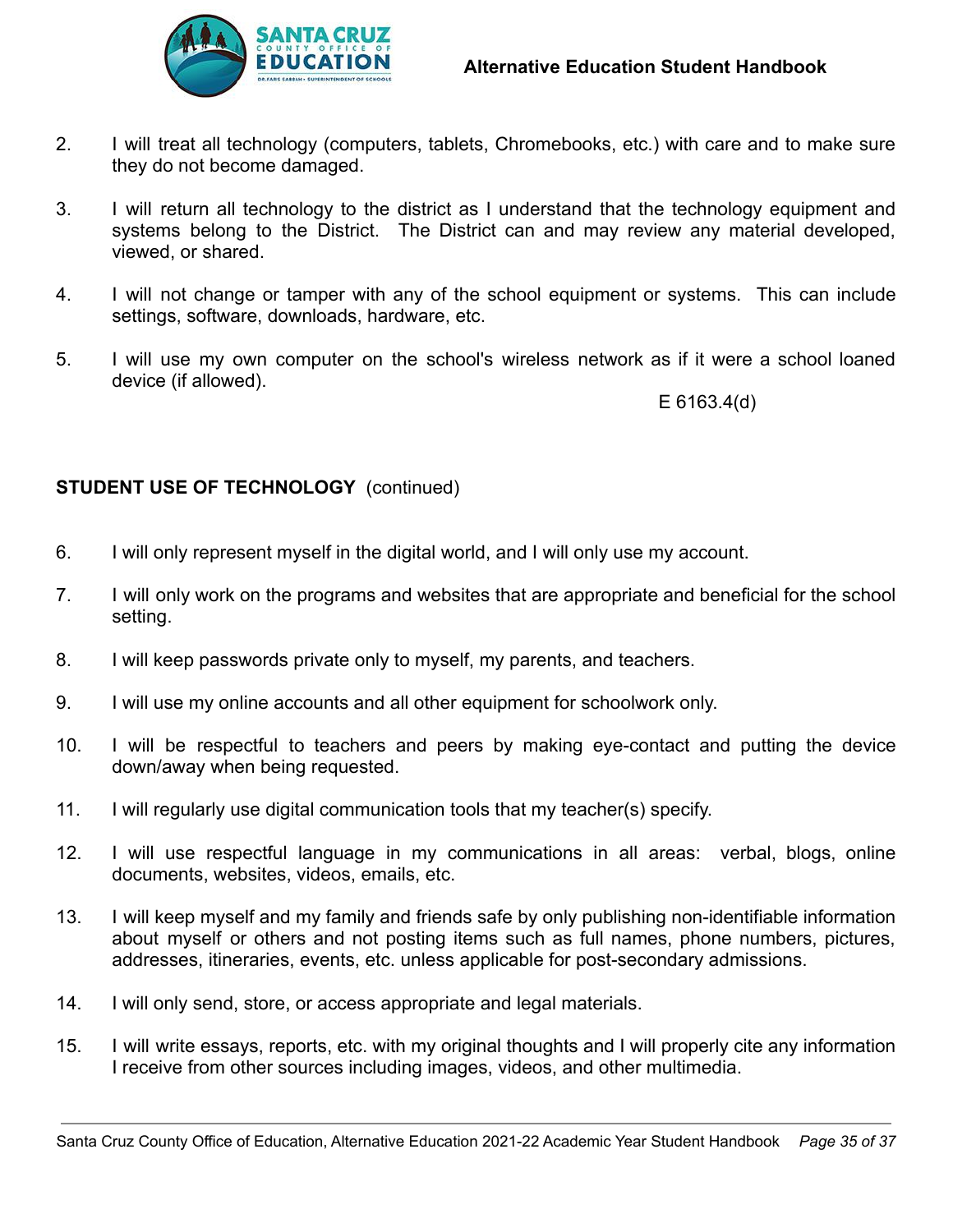

- 16. I will report any misuse of technology to an adult.
- 17. I will treat all others with respect in the online and digital environment.
- 18. I will ask for help immediately when needed or something goes wrong with technology.

#### **Consequences**

If any of these agreements are violated, consequences will occur and will be appropriate to the violation. Consequences may include loss of technology use, written apologies, and other typical consequences used in the school.

E 6163.4(e)

#### **STUDENT USE OF TECHNOLOGY** (continued)

#### **Agreement for Technology**

It is important that I use the technology tools at school responsibly and in the way my teacher has shown me. I promise to do the following:

- 1. I will treat the computers, Chromebooks, tablets, and other technology devices carefully and will not break them
- 2. I will only work on the programs and websites that are related to school and/or my teachers tell me to use.
- 3. I will use online accounts such as Google when I am asked to.
- 4. I will keep passwords private only to myself, my parents, and teachers.
- 5. I will only use the computer, Chromebooks, tablets or other items safely and to be nice to people. I will never hurt, scare or bully others. I know that the school can look at what I do on the computers and other devices.
- 6. I will be respectful to teachers and peers by making eye-contact and putting the device down/away when requested.